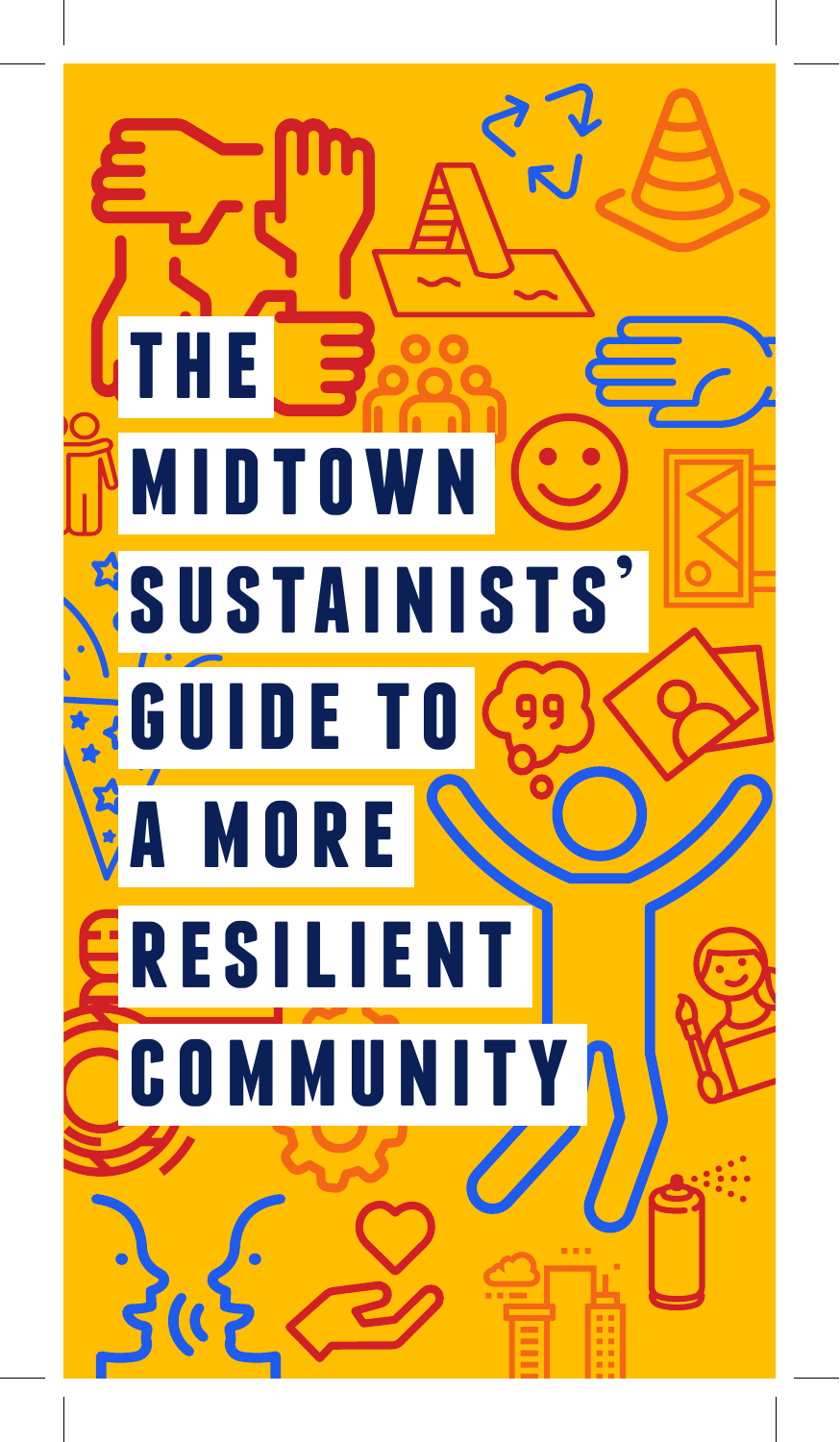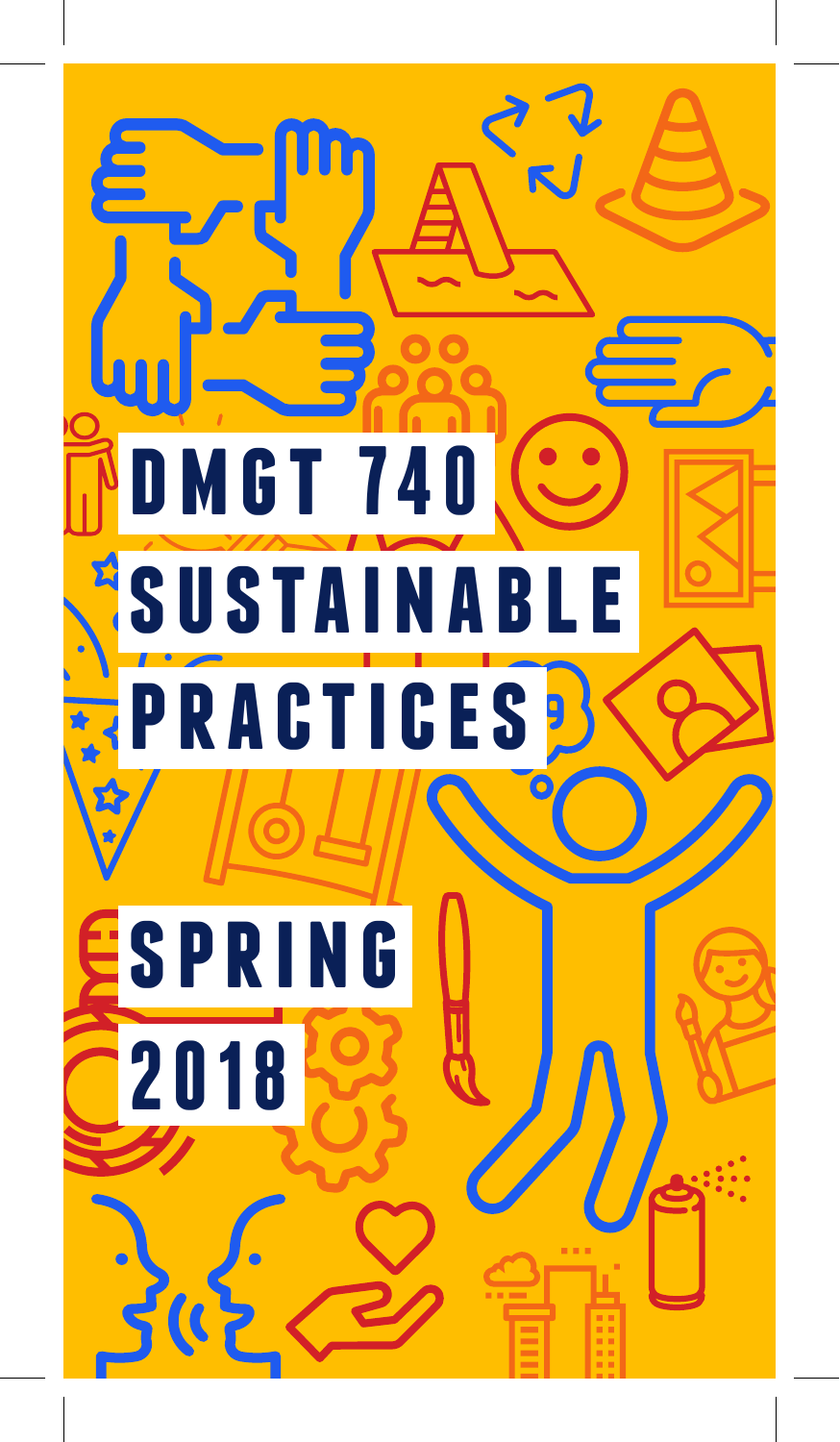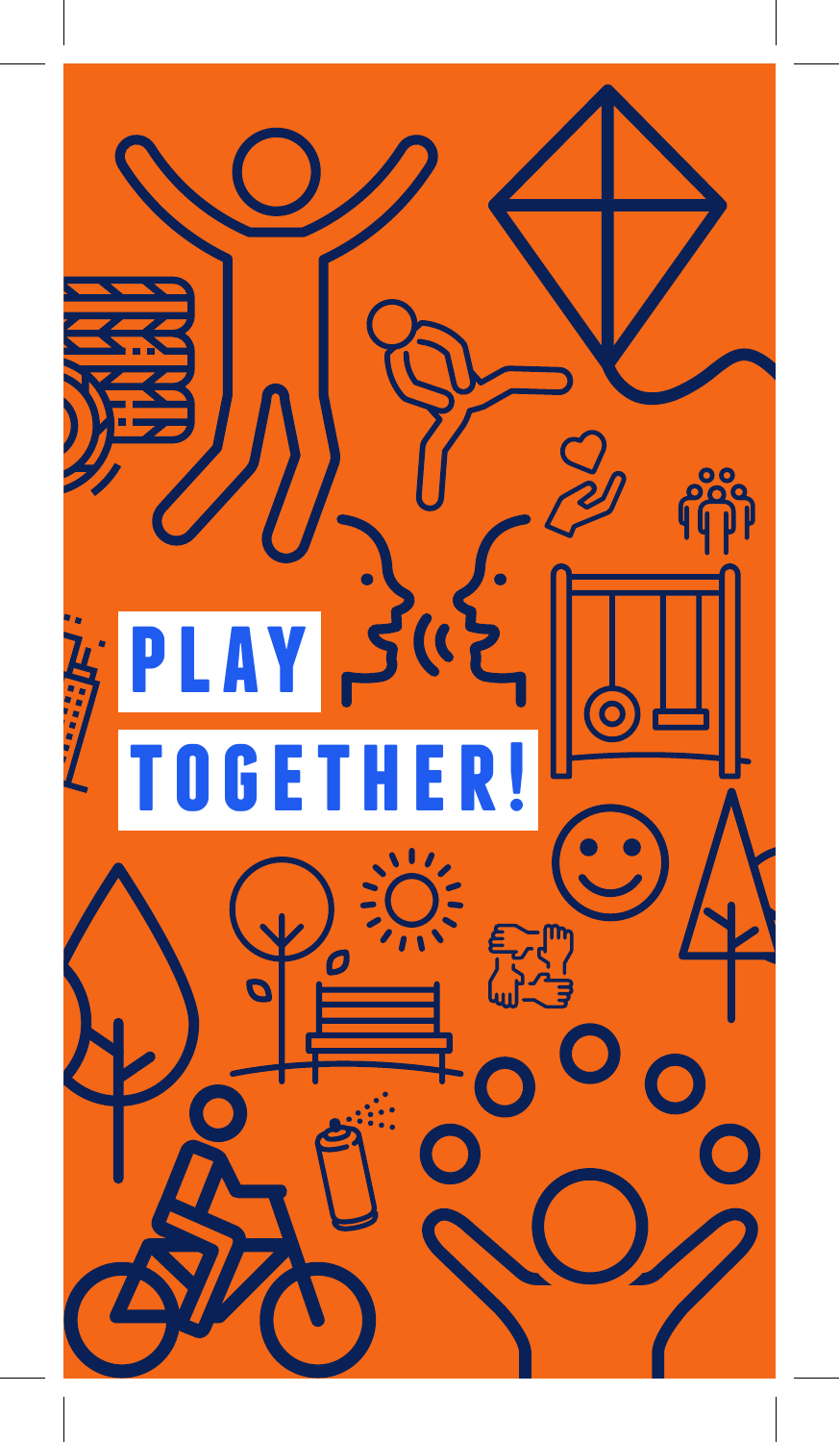## **IF YOU CAN imagine it, YOU CAN SHARE it,**

**but when building a pop-up park, sometimes the most effective motto to live by is**

## **if they build it, they will c o m e .**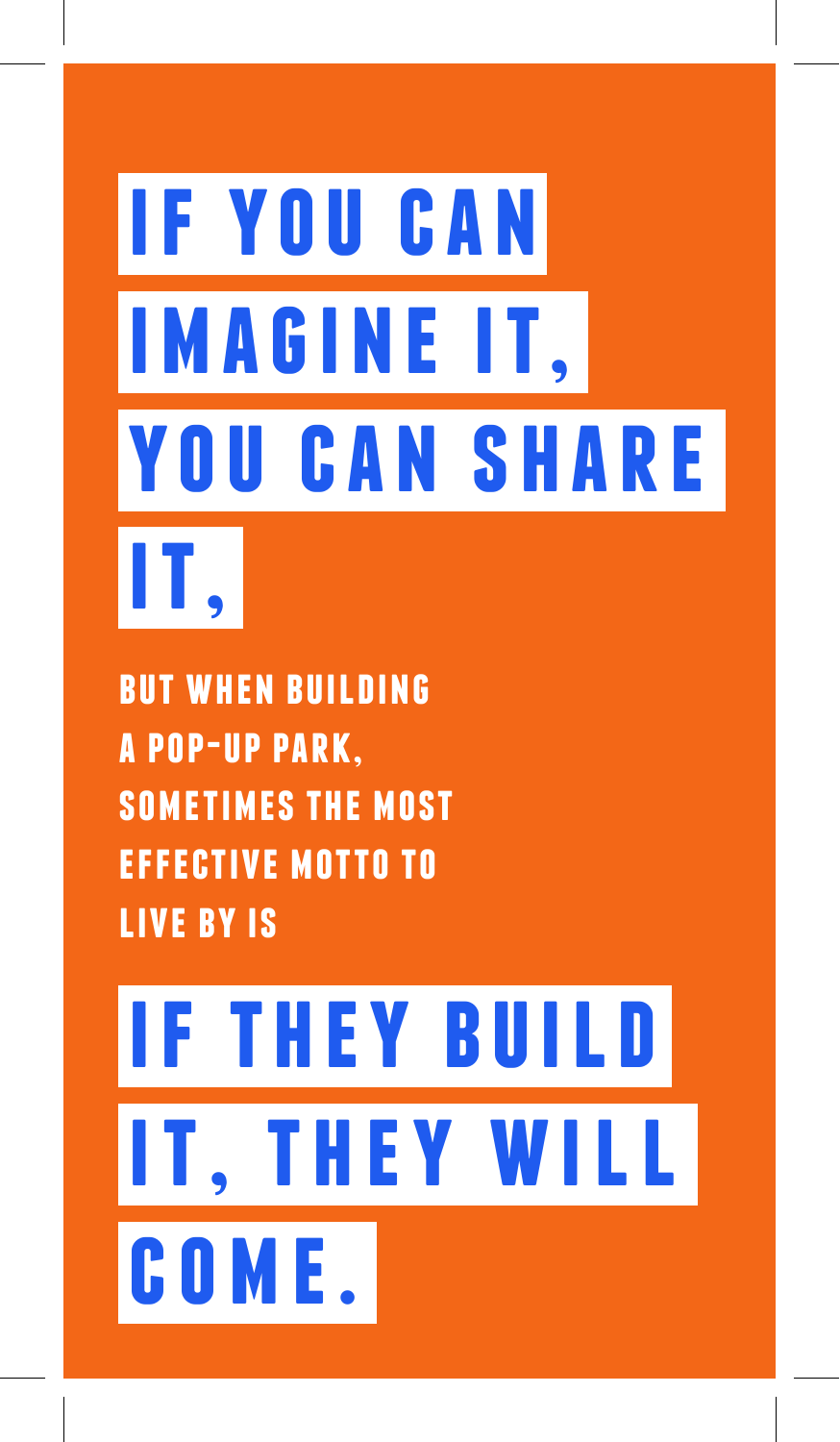### **WHAT IS A pop-up park?**

**A temporary installation on a vacant lot:** 

- To revitalize a block or neighborhood.
- To create a fun, accessible, and inclusive gathering space for community.
- To better connect and engage residents from 8-years-old to 80-years-old.

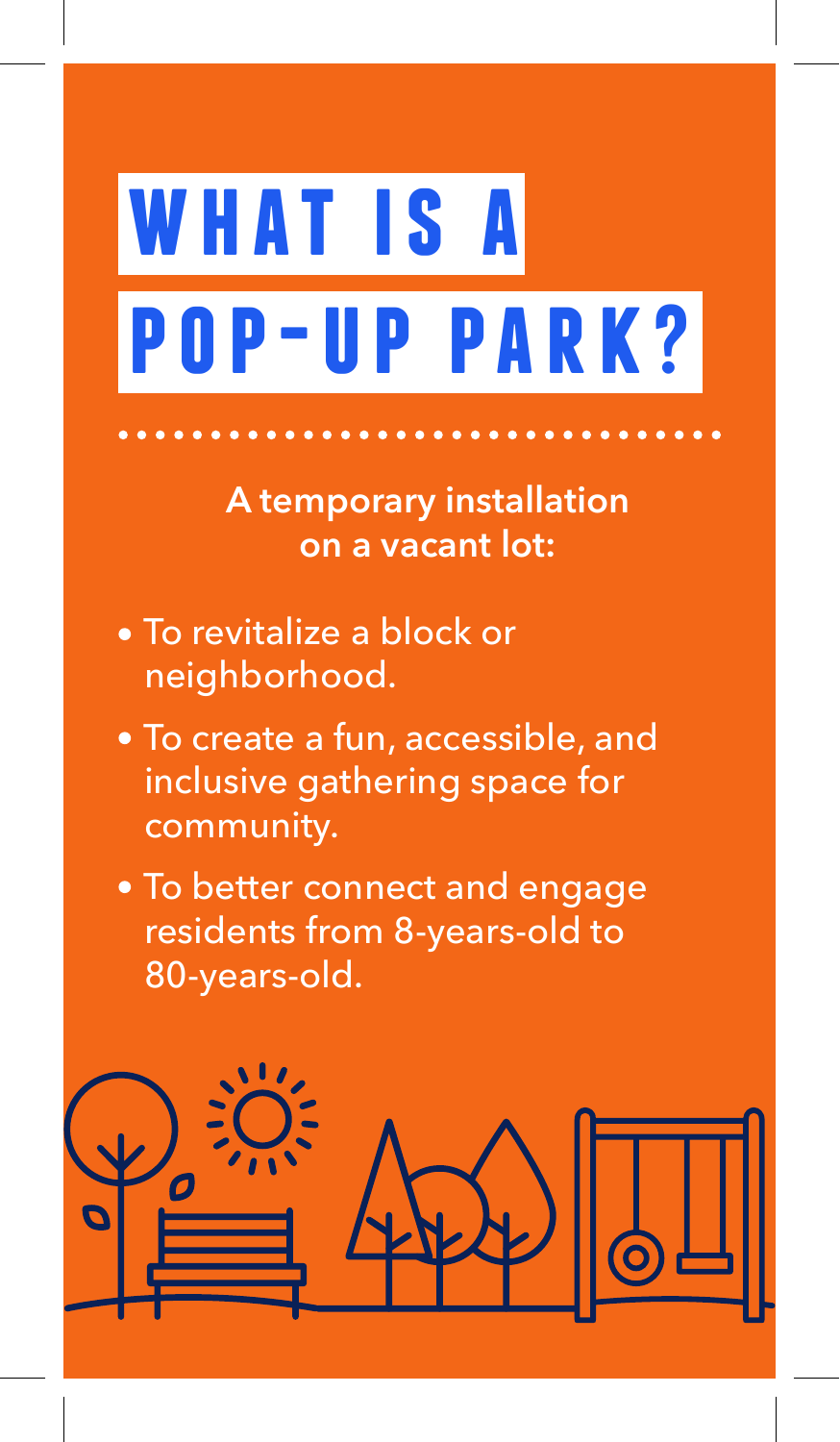## **what does it contain?**

· Benches, bike lanes, yard chess, yard scrabble, lots of seating, bike lanes, crosswalks, tires, benches, graffiti walls, chalkboard walls, art installations, hammocks, slides, trash cans, recycling bins, music stage, small library, lemonade stand, tents, mobile green space, games, activities for all ages, building blocks, anything, & everything.

### **Go as crazy as you want!**

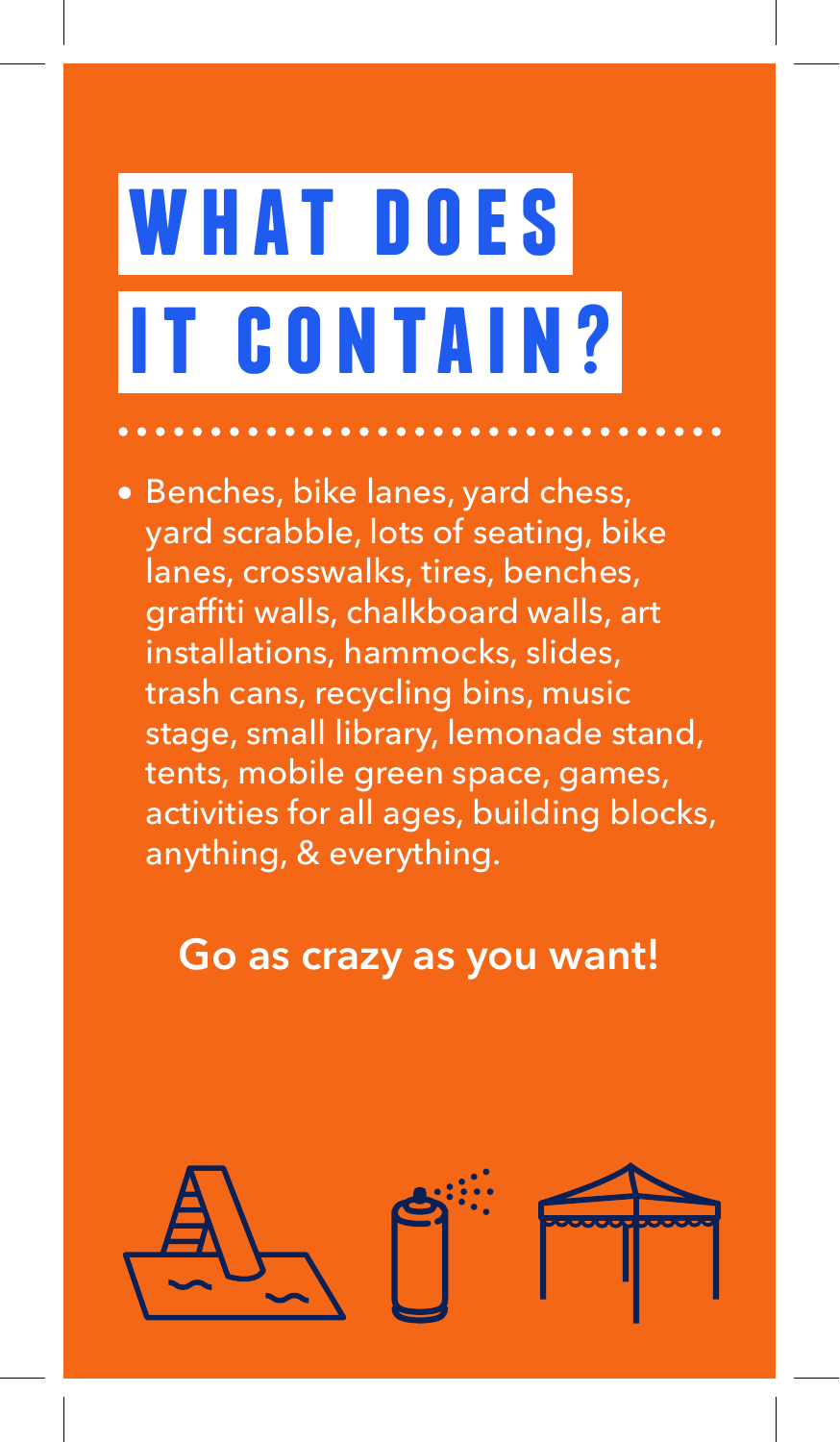## **what supplies are needed?**

**It doesn't cost much to set up a pop-up park, especially in cities.**

For the Midtown pop-up park, almost all of the materials that we used were materials that someone was trying to get rid of, such as used tires that we collected off the streets while just wandering around Midtown, wood pallets from local businesses, plywood from a nearby neighbor, and a number of other scrap construction materials. Even if you don't consider yourself an experienced builder, just building the park is even more fun than enjoying it afterwards.

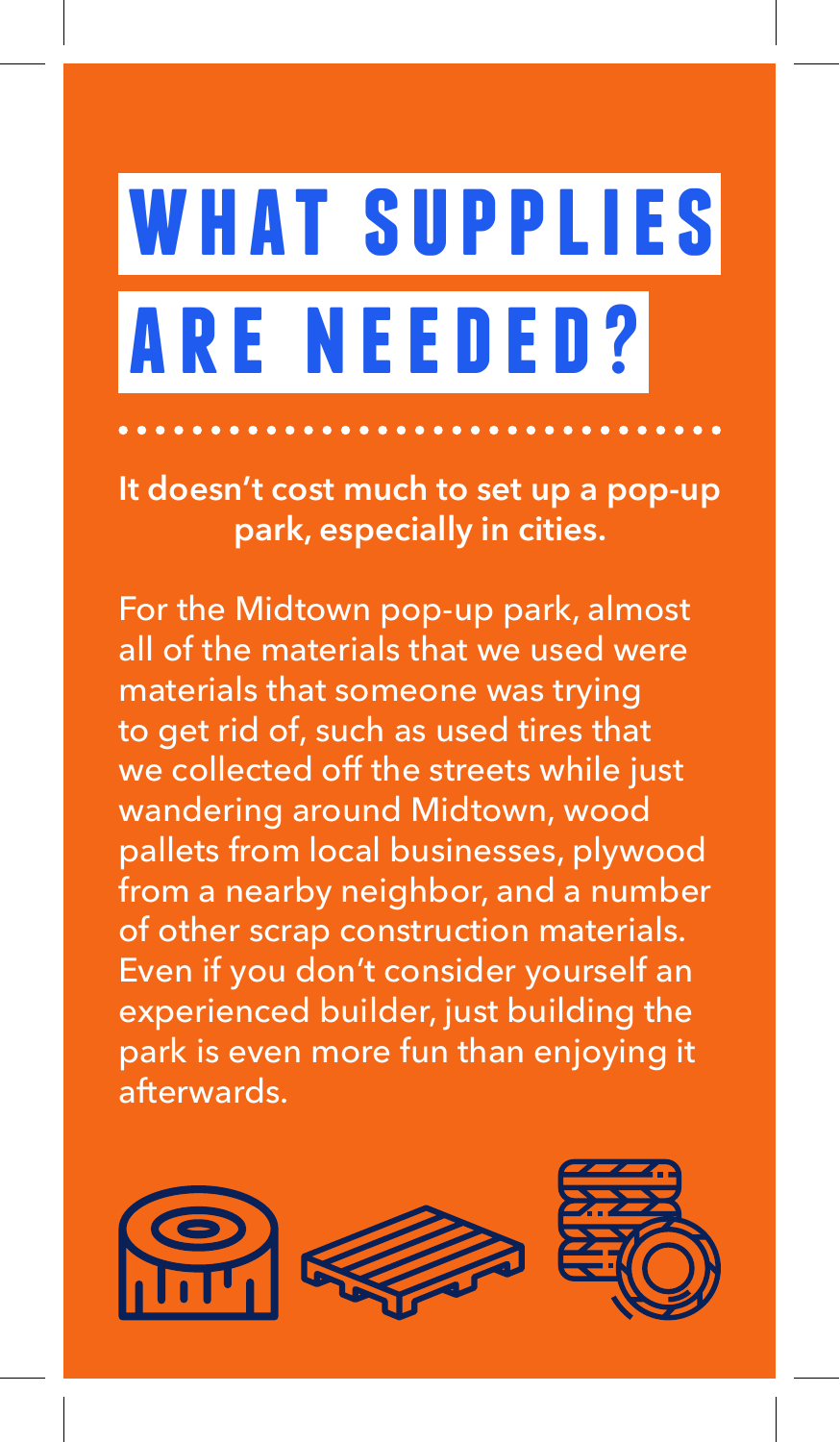What can we do with used tires? Ask the neighborhood kids. They're sure to come up with something. A pirate ship? A snake tunnel? A tractor? Race car? Spaceship? Tire swings? Goal posts?

Pallets have become a big trend in recent years. There are many different techniques on the web that explain how to take them apart for an essentially unlimited supply of lightweight lumber, including a rubber mallet, crowbar, jig-saw, pallet breaker, etc.

Wood chips are another free option. Most city arborists have to pay to dump their daily woodchip loads at facilities, so if you can get a hold of someone on the phone and give them your general area, they'll give you a call when they have a job nearby and can come dump their woodchips with you.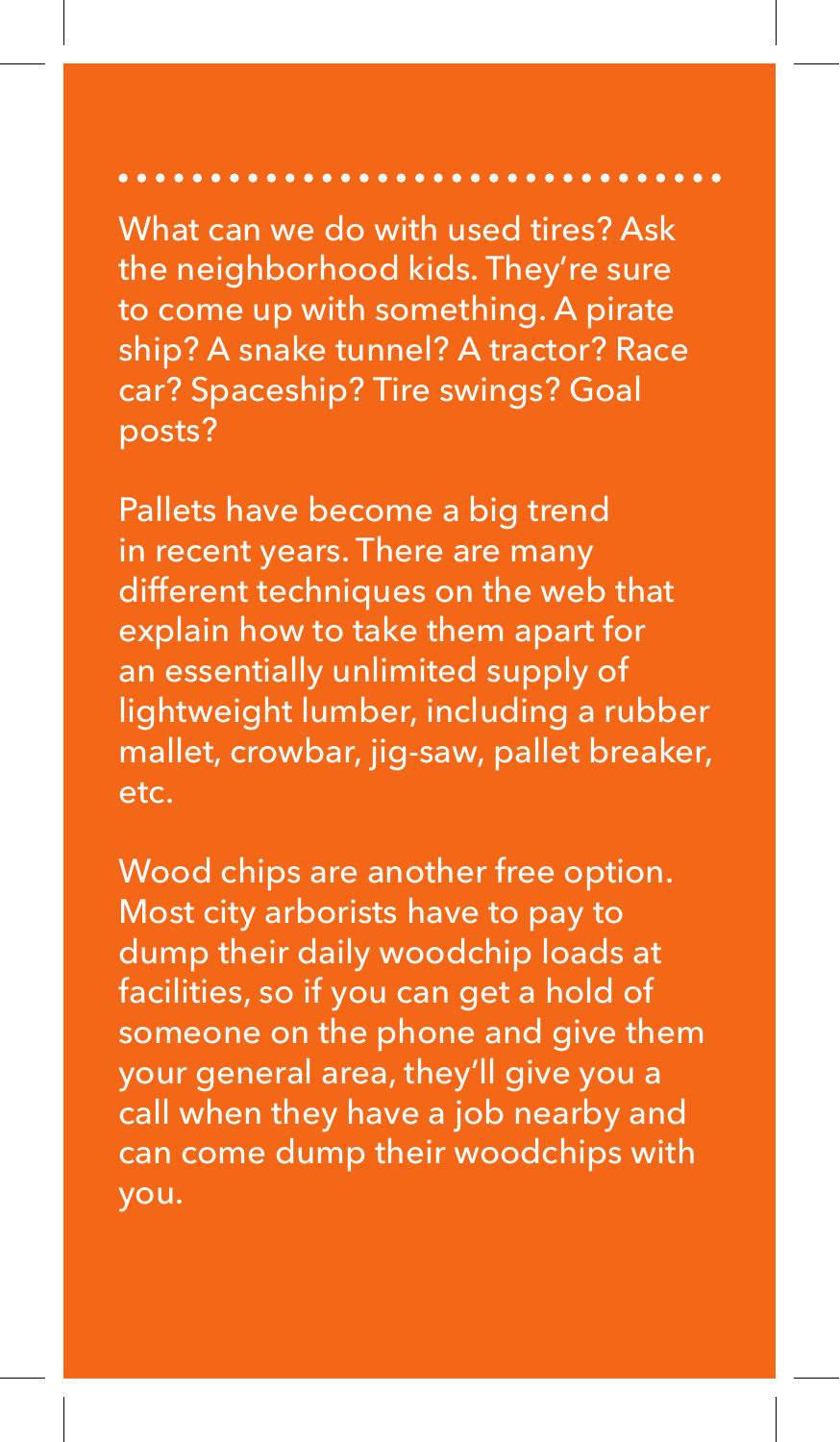# **how to build it?**

- Address Safety: The key to changing a place is addressing its perceived safety. Create sidewalks to feel safe crossing the street.
- 8-80, Dog-Owners: By inviting everyone—from babies to 8-year-olds to 80-year-olds, and beyond, you are indicating a healthy environment that feels welcoming, safe and attracts other people.
- Shared Access: To bring more people into the area, create access to various modes of transportation. Create bike lanes for bicycles to feel welcome in the area; make the area easily accessible for people on wheels (disabled); install way-finding signs that direct people into and out of the area; create lots of seating places.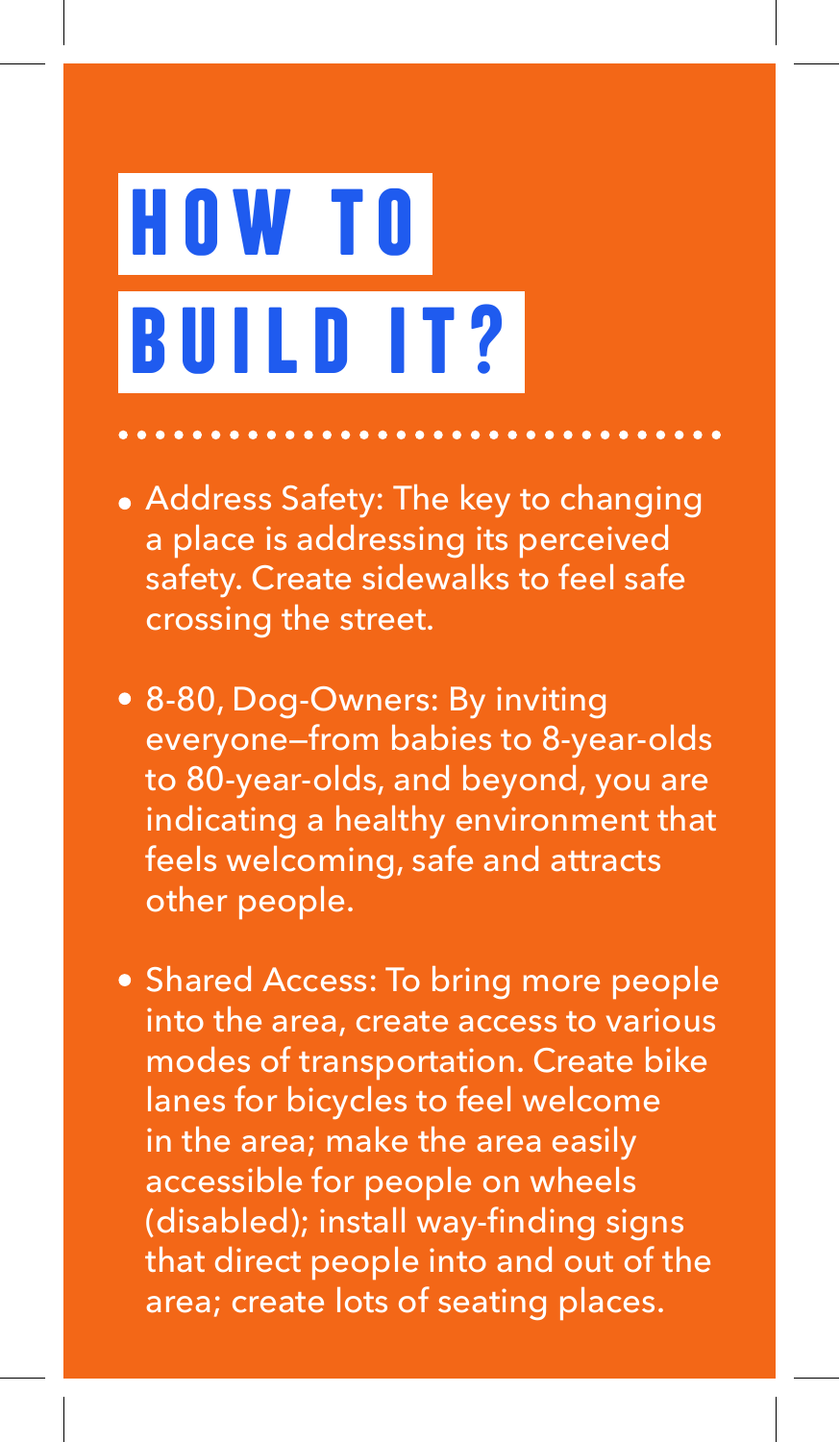- Stay Power: Provide food options to eat outdoors; bulletin boards, games, or other amenities that encourage more people to come, linger and invite their friends.
- Unheard voices: Collaborate with an artist/radio station to create visual and/or sonic experience that captures stories of residents, tells identity of the area and offer ways for community to express their wants, so that its renovation is designed to reflect the history of that place.
- Invite your city staff so they can see the possibilities for themselves.

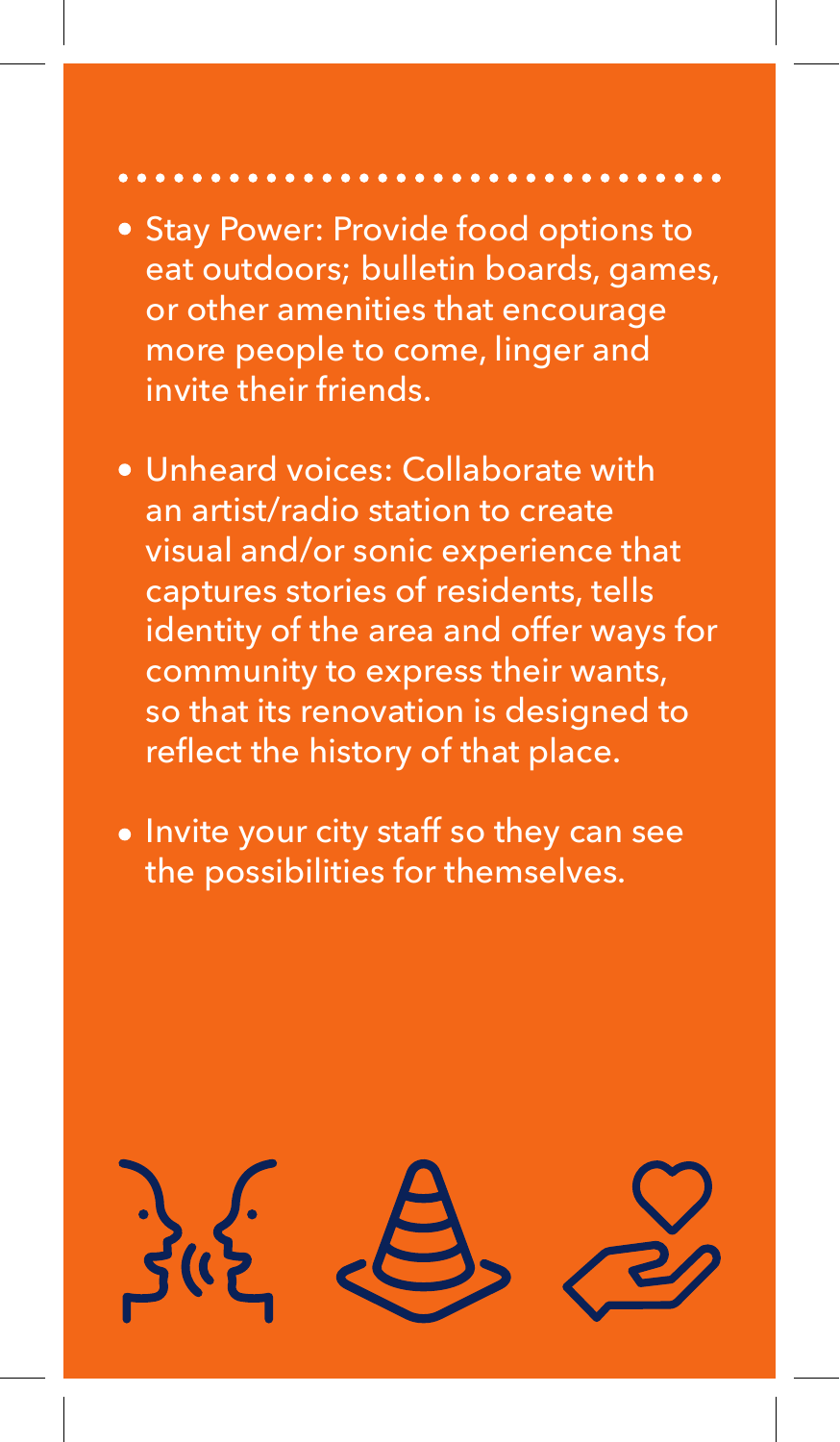### **why build a pop-up park?**

- Bringing community members together in a mixed-use public space.
- Encourages individuals to express themselves.
- Build stronger sense of trust and interconnectedness.
- Improves security.
- Raise awareness about the importance of creating a walkable, livable, and healthy city that helps people rethink how streets can be used.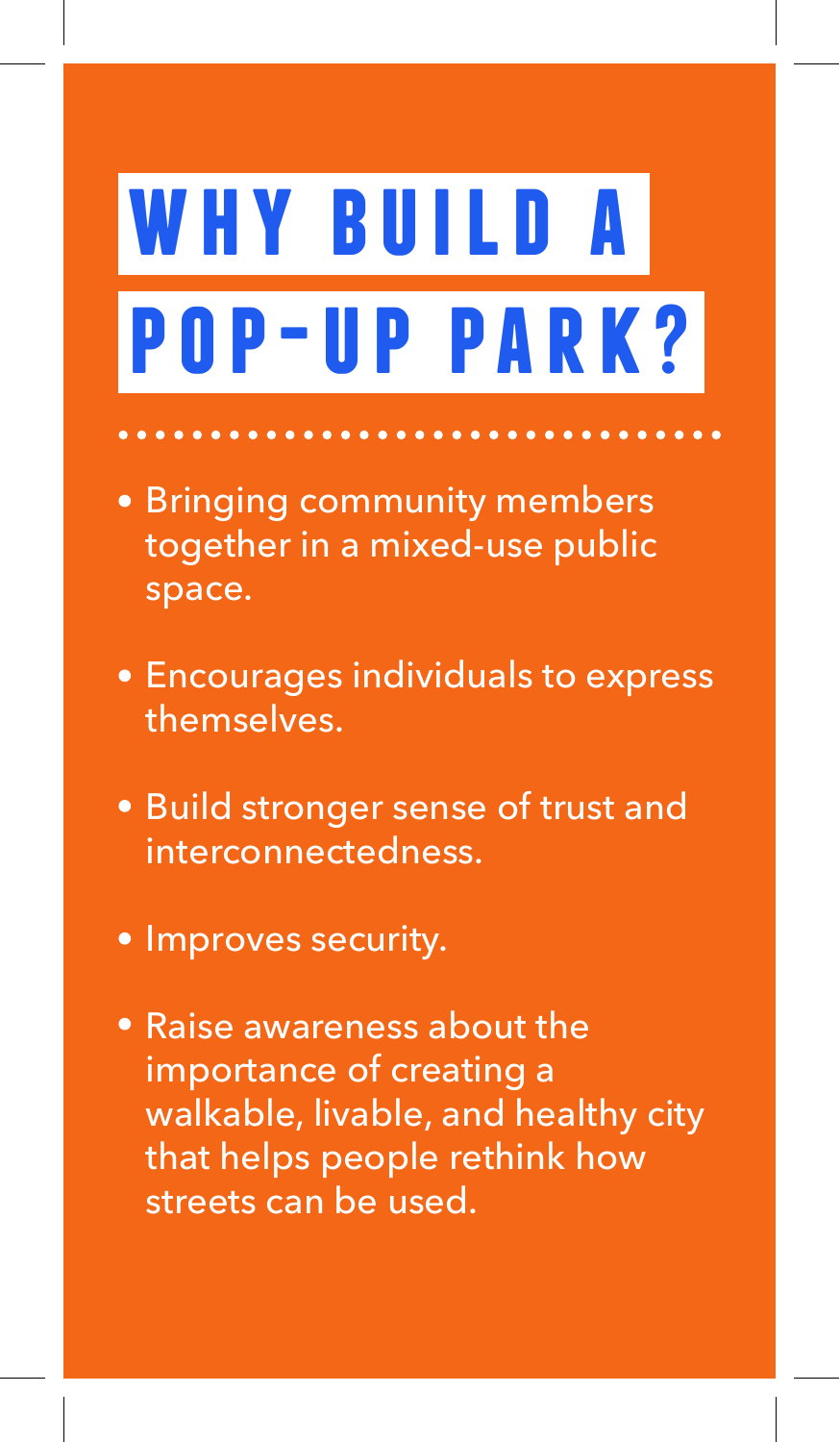- Encourage residents, businesses, and community organizations to use their streets for creative placemaking and demonstration projects.
- Strengthen community connections.
- Parks live and breathe alongside their communities; creative activities can help ensure that members of the community feel connected to their parks and open spaces.





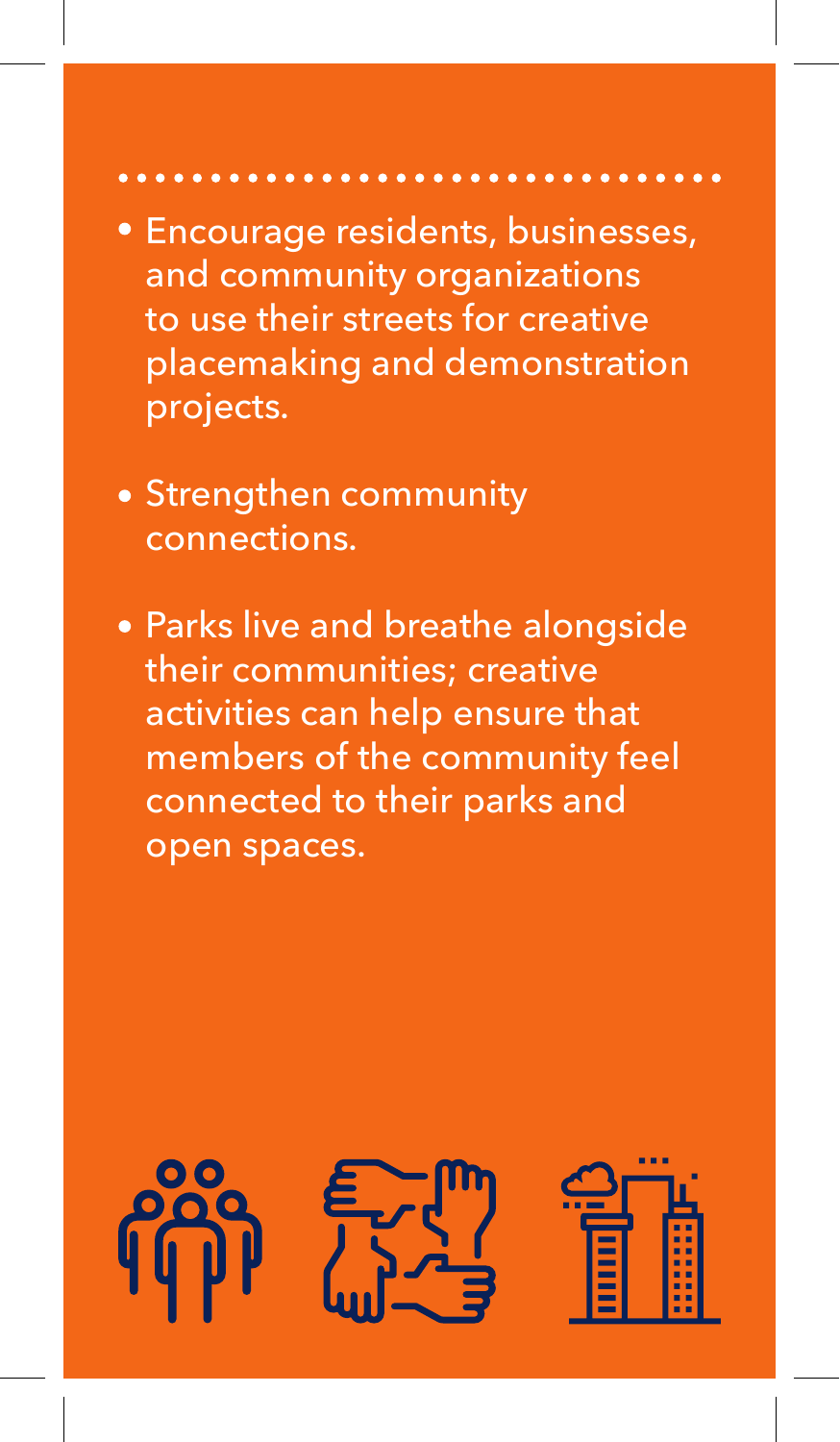## **for more information & inspiration:**

- Placemaking: https://www.tpl.org/field-guide-creativeplacemaking-and-parks
- Better Block: http://betterblock.org/how-to-build-abetter-block

https://www.youtube.com/ watch?v=8HTkBTnZ9D4

http://betterblock.org/wikiblock

A Guide to Pop-Up Parks: http://www.bisonip.com/wpcontent/uploads/2014/05/ PopUpParksGuide-2013.pdf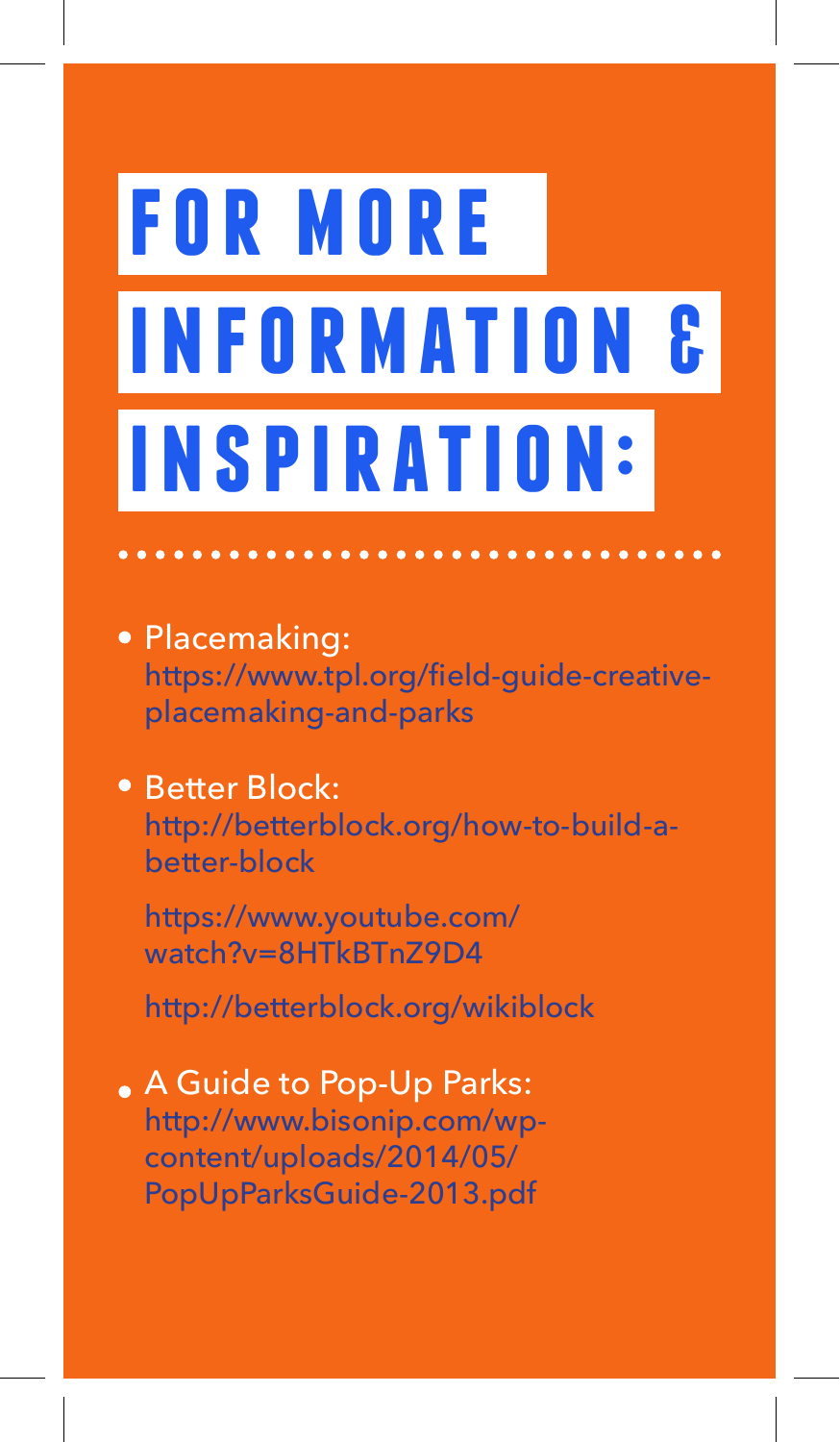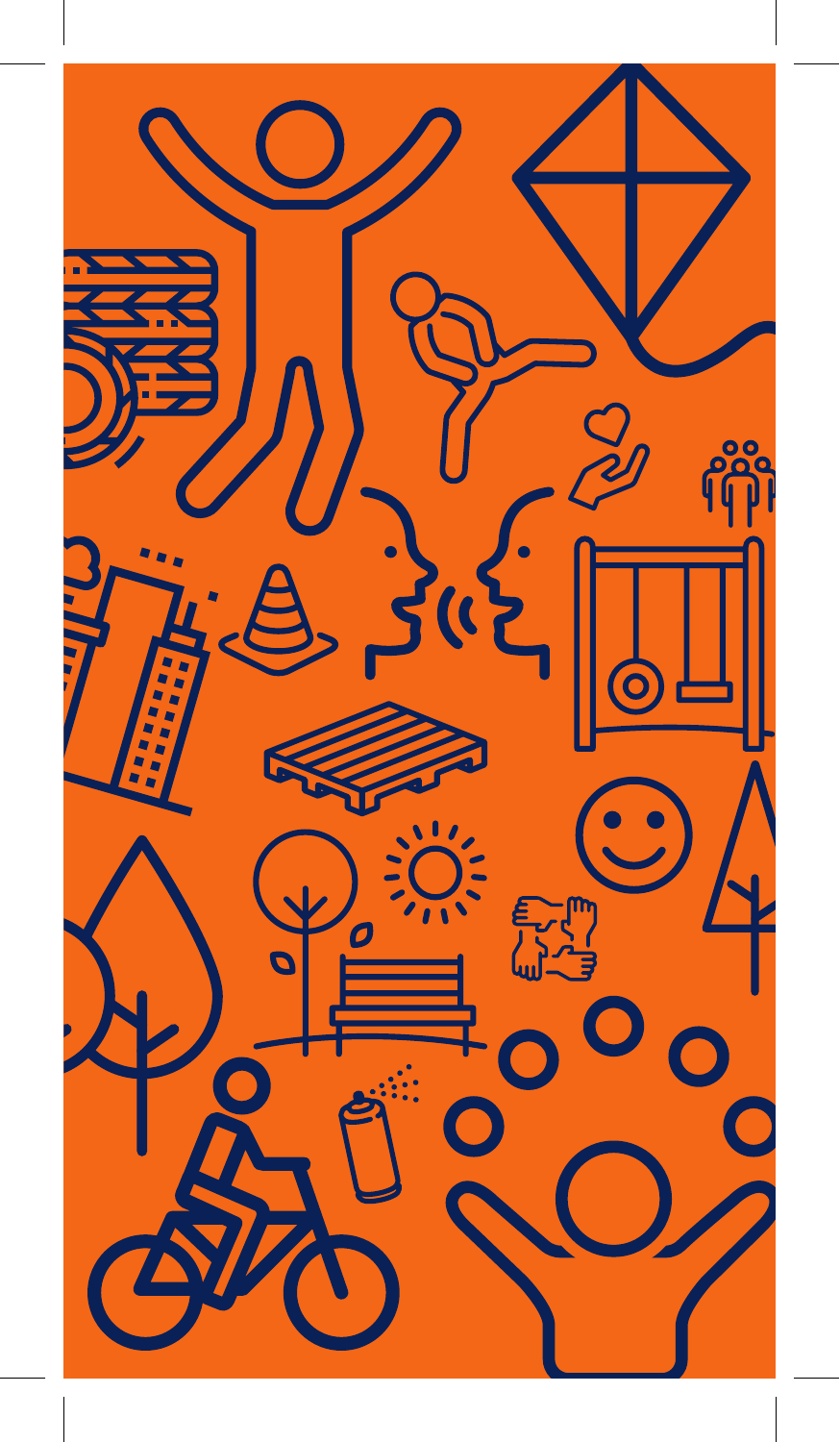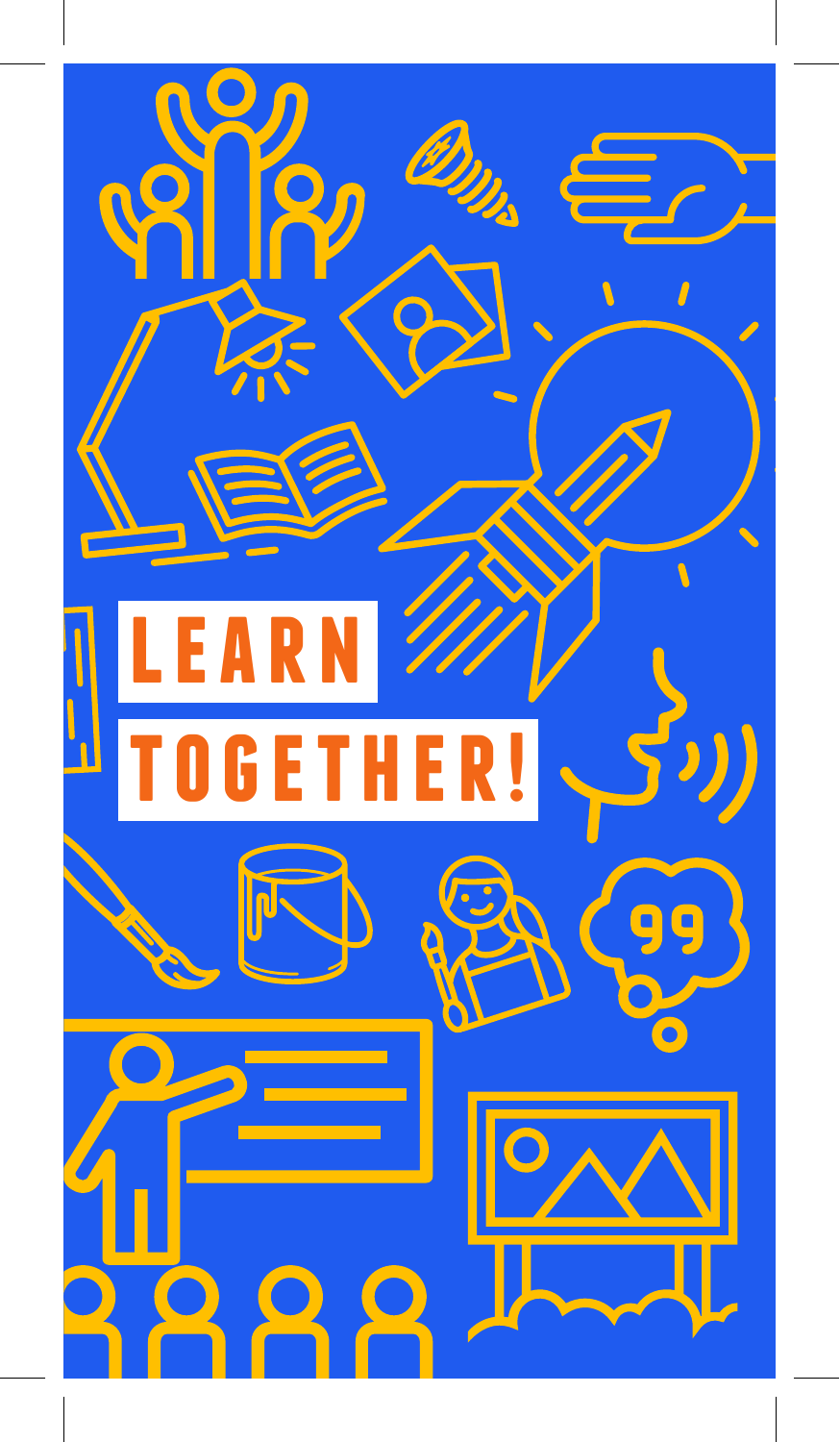### **find your voice & i n s p i r e others to find theirs! when expressing your creativity, it's important to**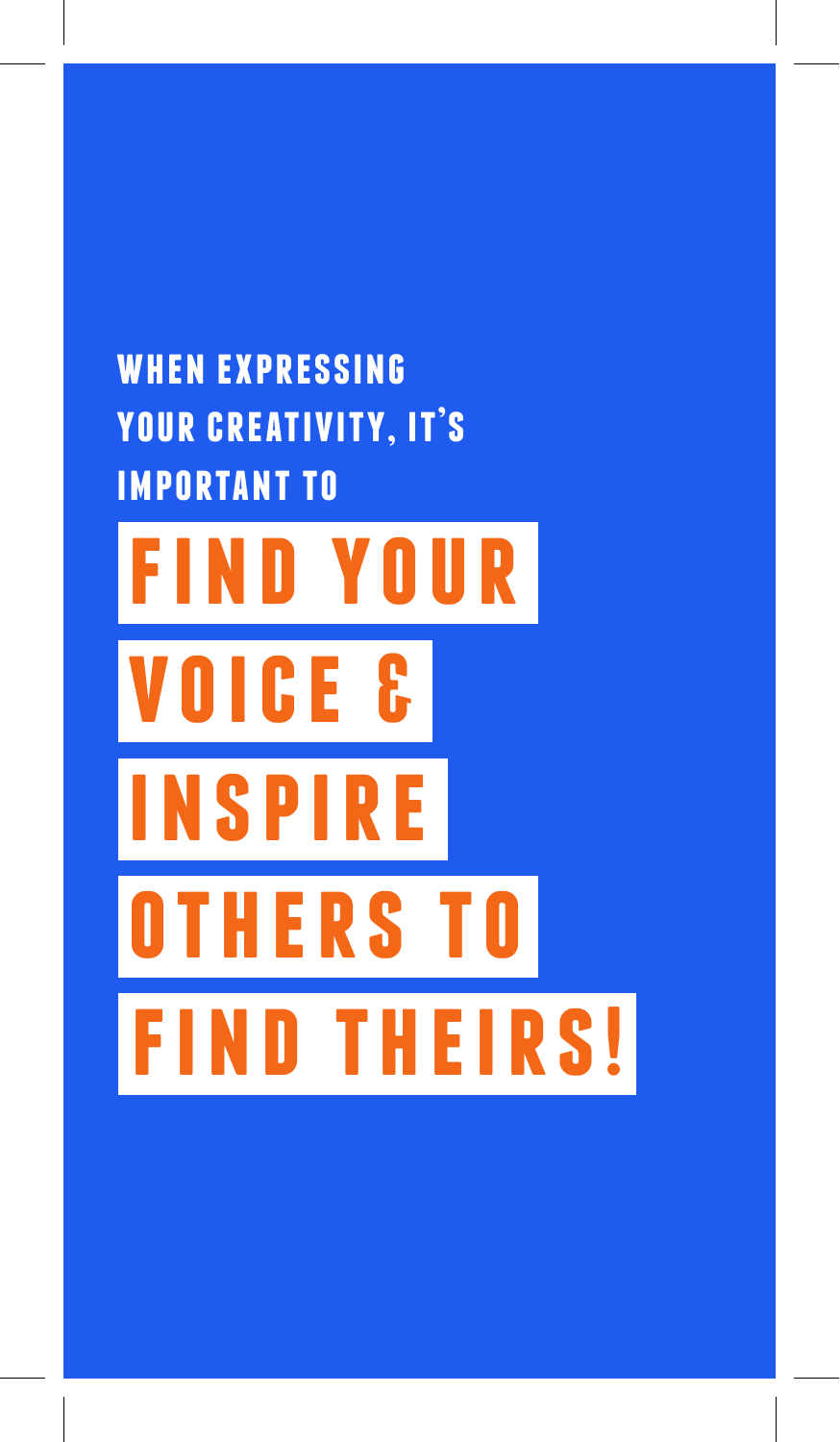## **what are community voices?**

A commemorative wall that celebrates the history of any neighborhood (in this case: Midtown, Savannah) and the voices of those that live here. It is a way to ensure that those who helped to create the neighborhood that exists today, their stories, and the values that they sought to instill on their community will not be forgotten as a growing community continues to change.

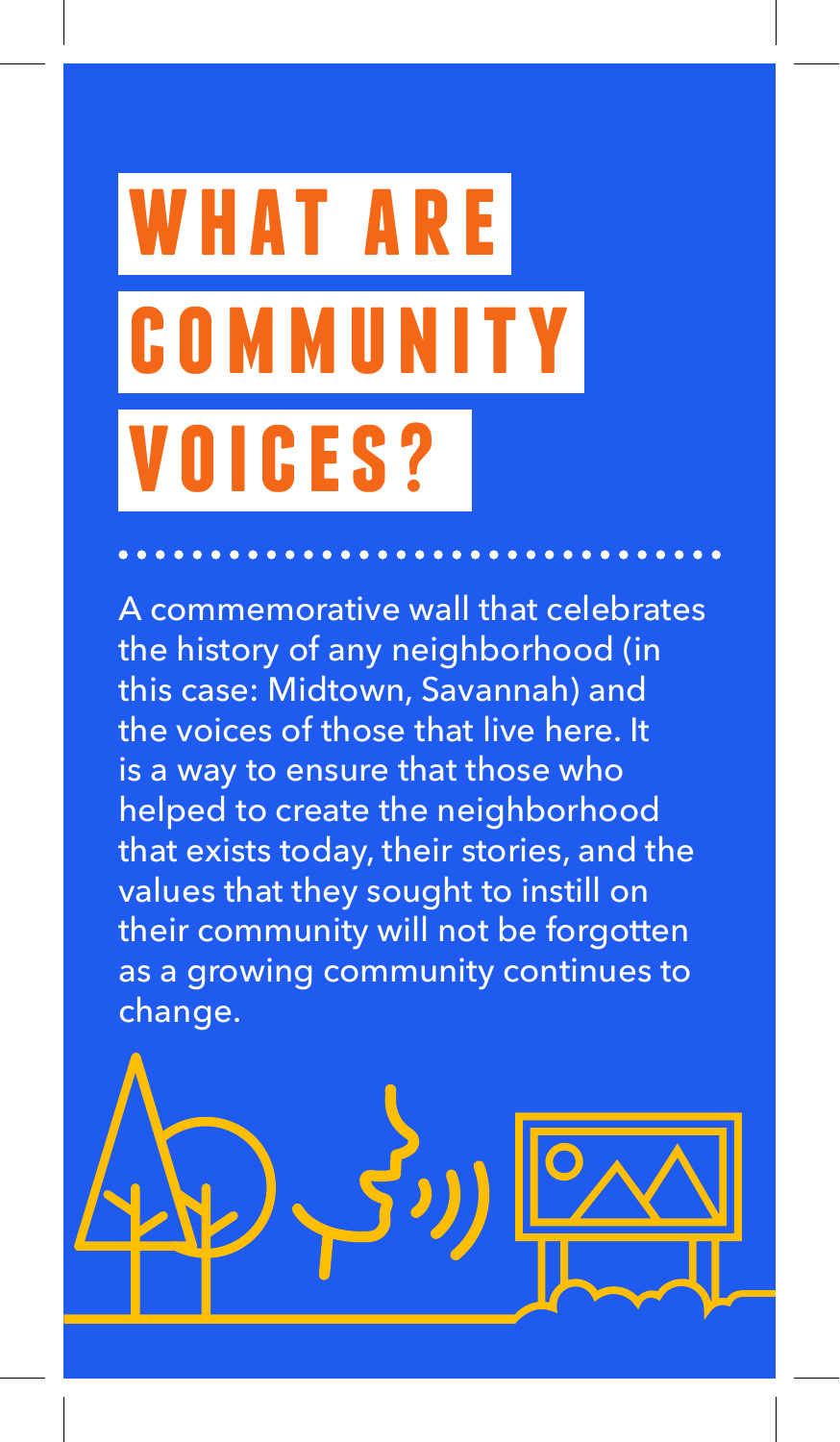### **what does it contain?**

- Painted boards which contain quotes from individuals.
- A portrait and story or quote of the person from the neighborhood who is being featured. You can also include the year when they moved into the neighborhood.

### **Get creative!**

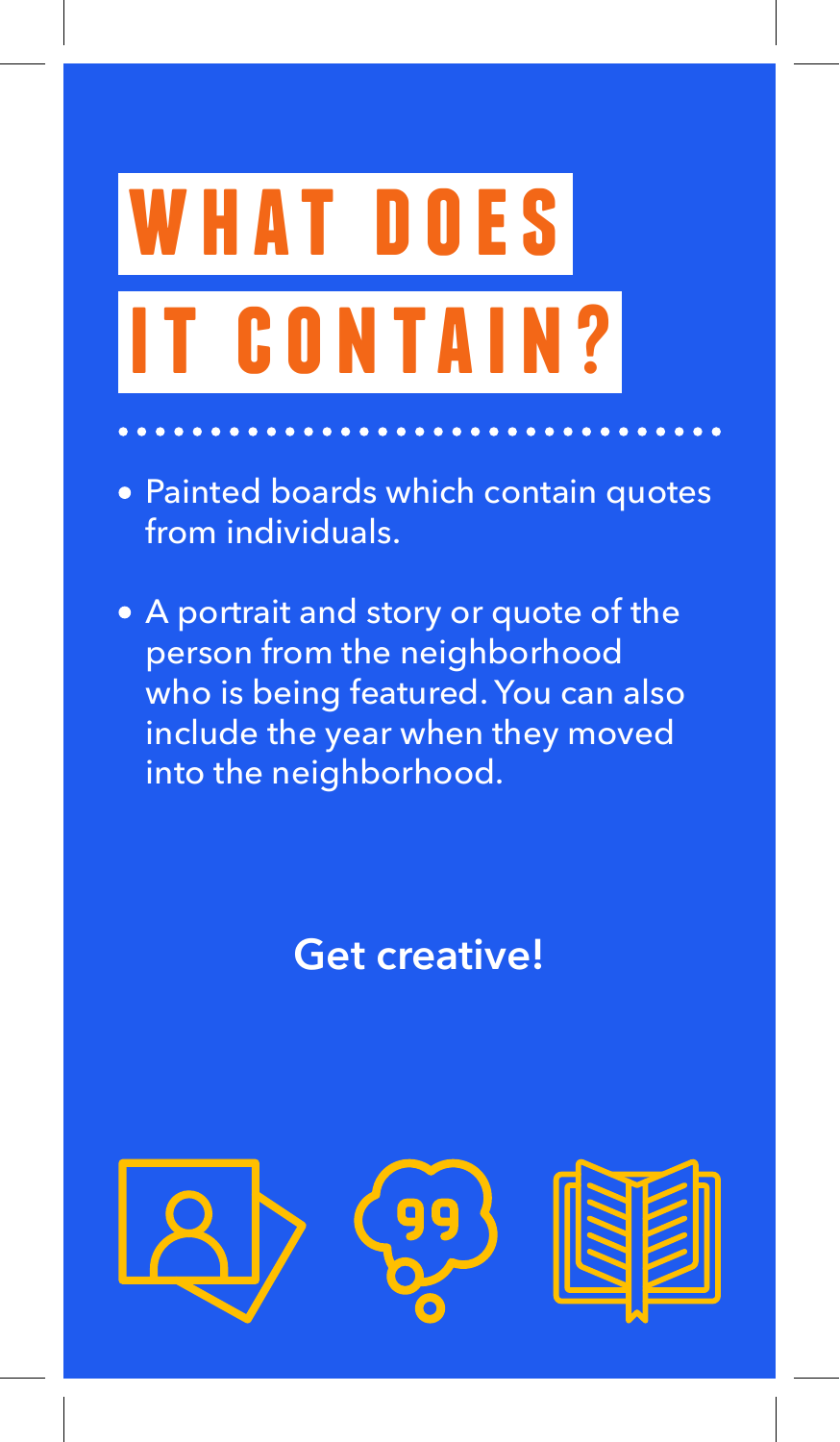### **what supplies are needed?**

**It doesn't cost much to build a community board.**

For the community board, almost all of the materials that we used were materials that someone was trying to get rid of such as used boards that we collected from the students and nearby neighbourhood, wood pallets from local businesses, paints & brushes which were donated to us by some local students. We even went crazy by painting with our bare hands.

**The main aim is to have fun while trying to understand and spread the richness of the Midtown history.**

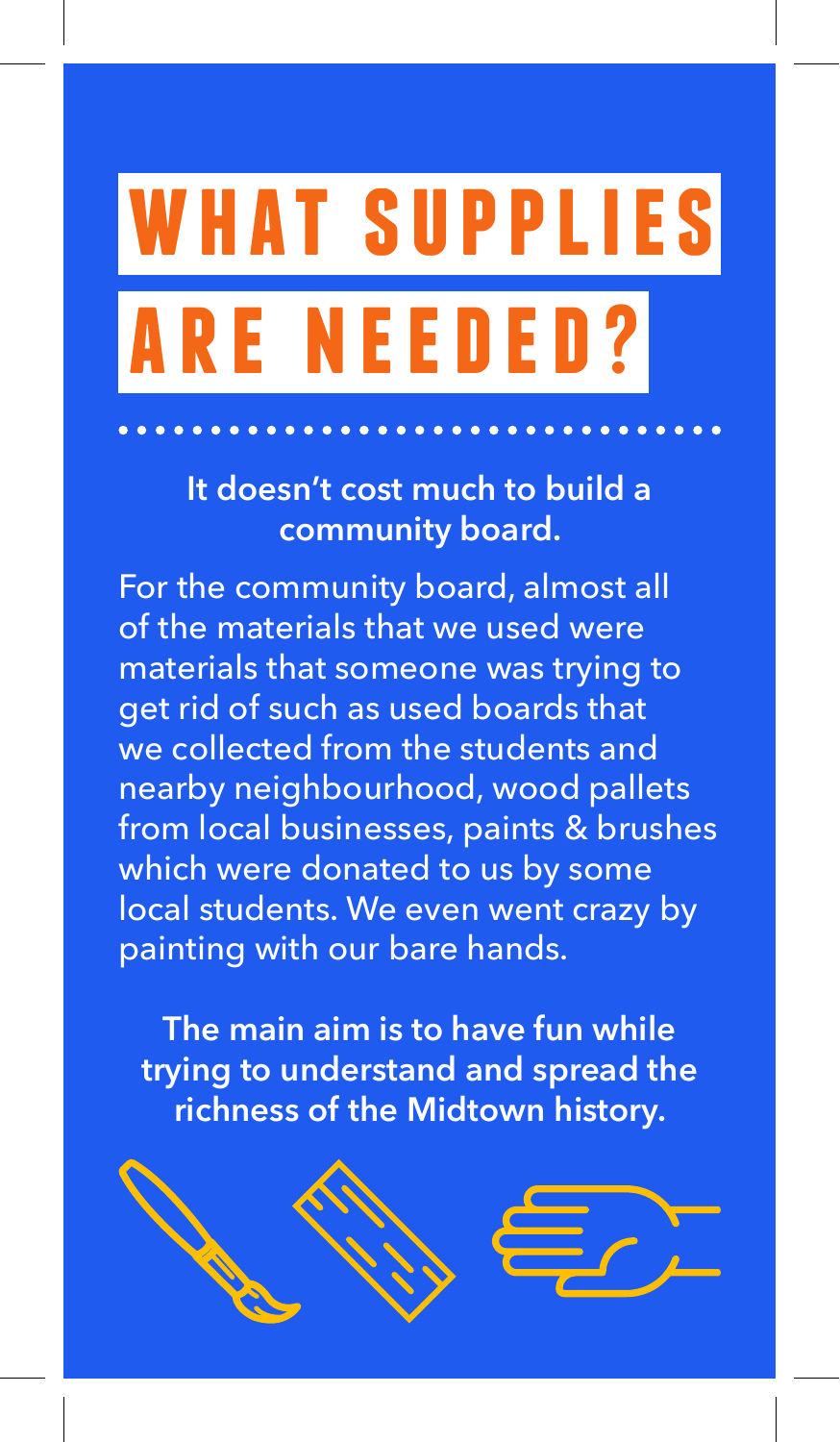### Materials:

Wooden boards - (23.4 x 33.1 in) recommended

Acrylic paints - ( bright vibrant colors, so that the boards stand out and will be visible from afar)

Varnish - ( to fix the paint and weather proof the boards)

Paint brush - ( can use brushes of different sizes according to your comfortability)

Wire/screws - ( wires can be used if you'll decide to hang the boards or you can screw the boards onto something to make it stand)

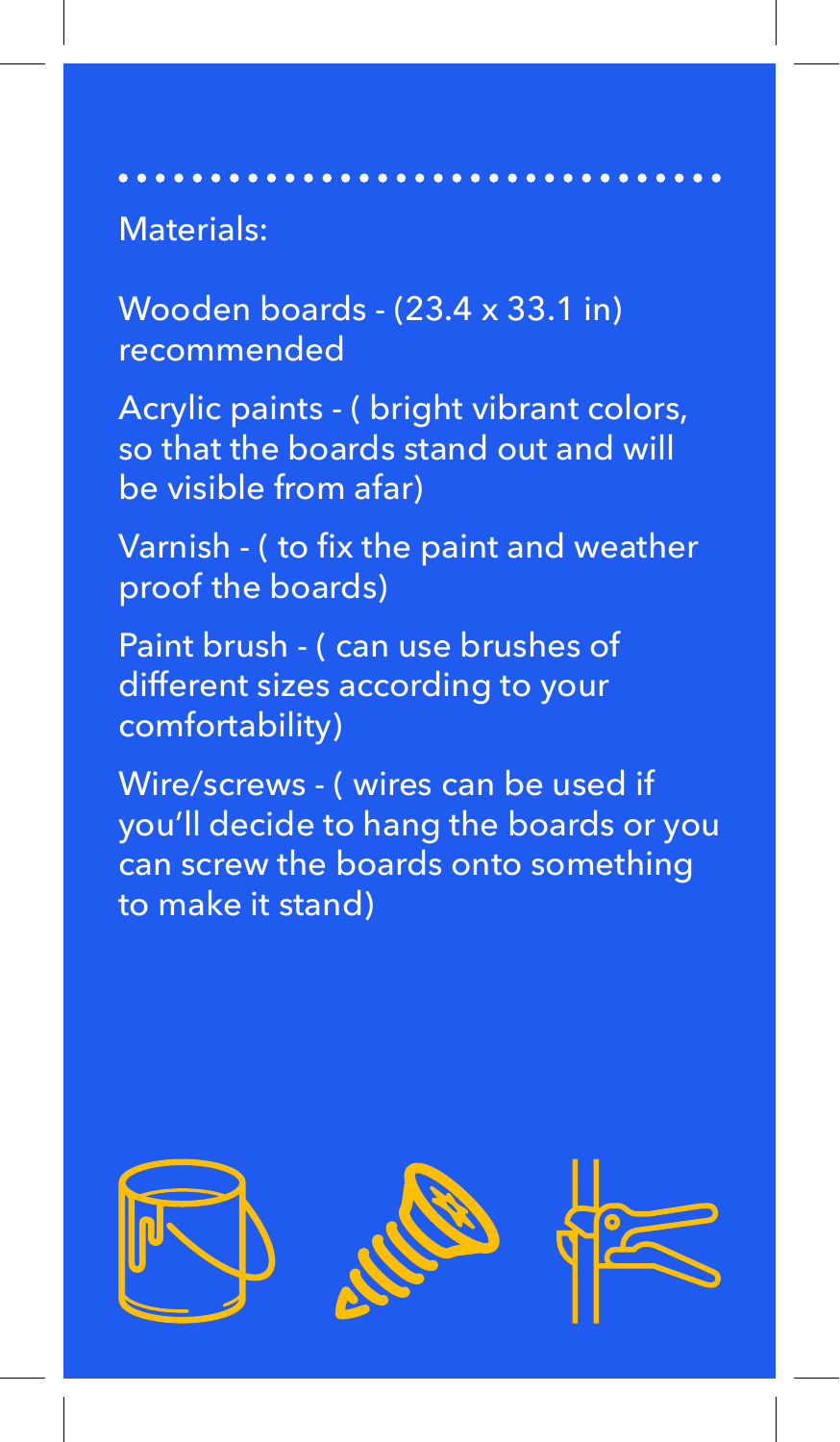# **how to build it?**

- Reach out for volunteers: we need people who can take notes, who can ask questions, and who can draw. Invite people with any of the above skills to participate in the journey of broadcasting the community voices.
- Pick an artist: pick an artist or a bunch of artists who are willing to work together. It's not necessary that the artist needs to be proficient with drawing skills. The main aim of the voices board is to create awareness and togetherness amongst the people.
- Pick an interviewer: Decide who it is you would like to feature in the project. It can be active community members, block captains, elders, etc.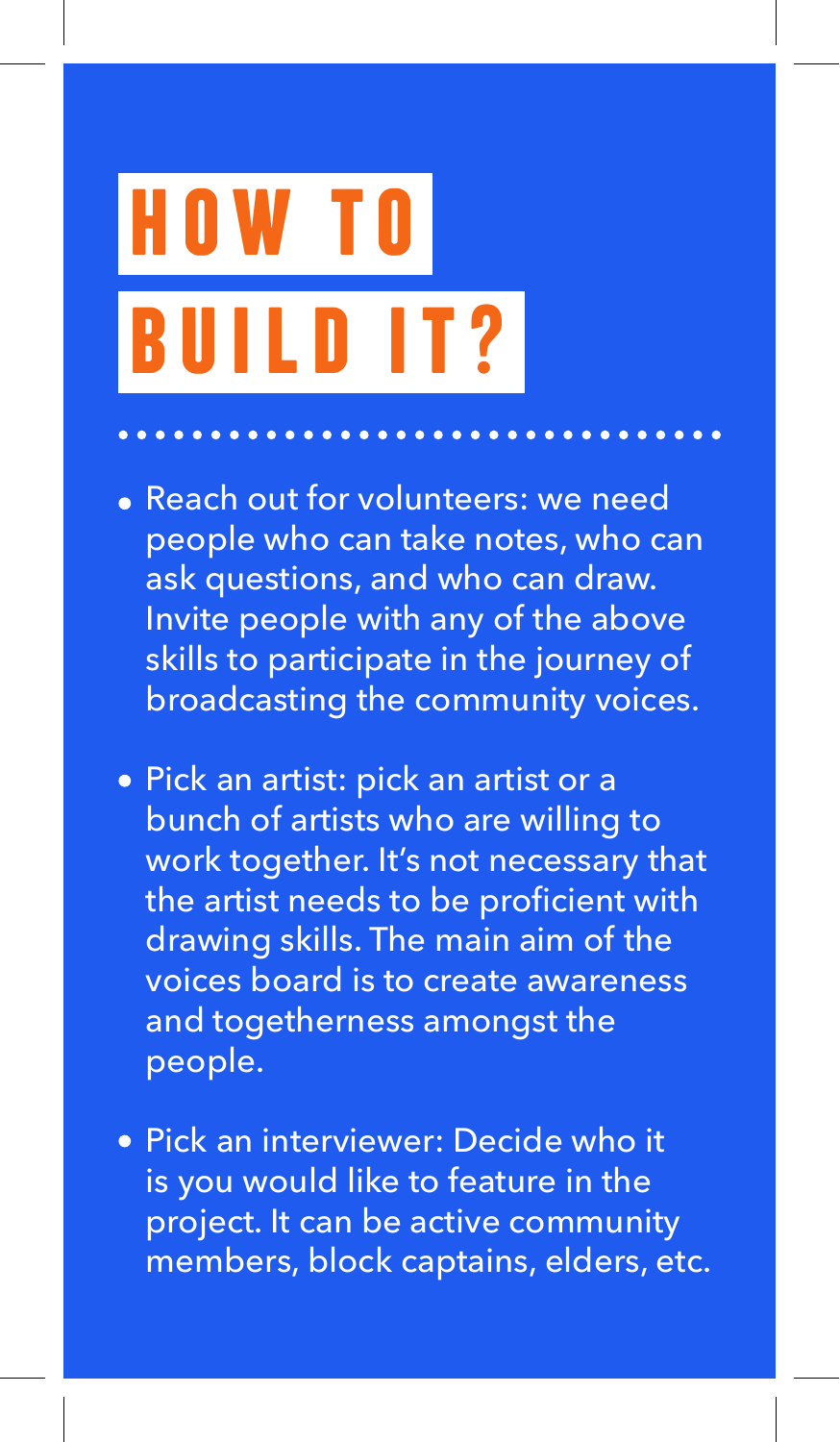- Make a connection: First and foremost the interviewer should make sure that the interviewee trusts him/her and feel comfortable talking with them. The interviewer needs to prepare a set of open ended questions beforehand to ask the interviewee. The questions should trigger conversations between the interviewer and interviewee.
- Pick an notetaker: Despite the fact that the whole conversation is being recorded the note taker needs to take notes on the conversation between the interviewer and interviewee. There might be situations where some interviewees might not feel comfortable with voice recording during that time a note takers role will come in handy!.
- Prepare yourself for the interview: Make sure you are prepared to listen to what the other person has too say. Things needed : Consent form, recorder, book, pen.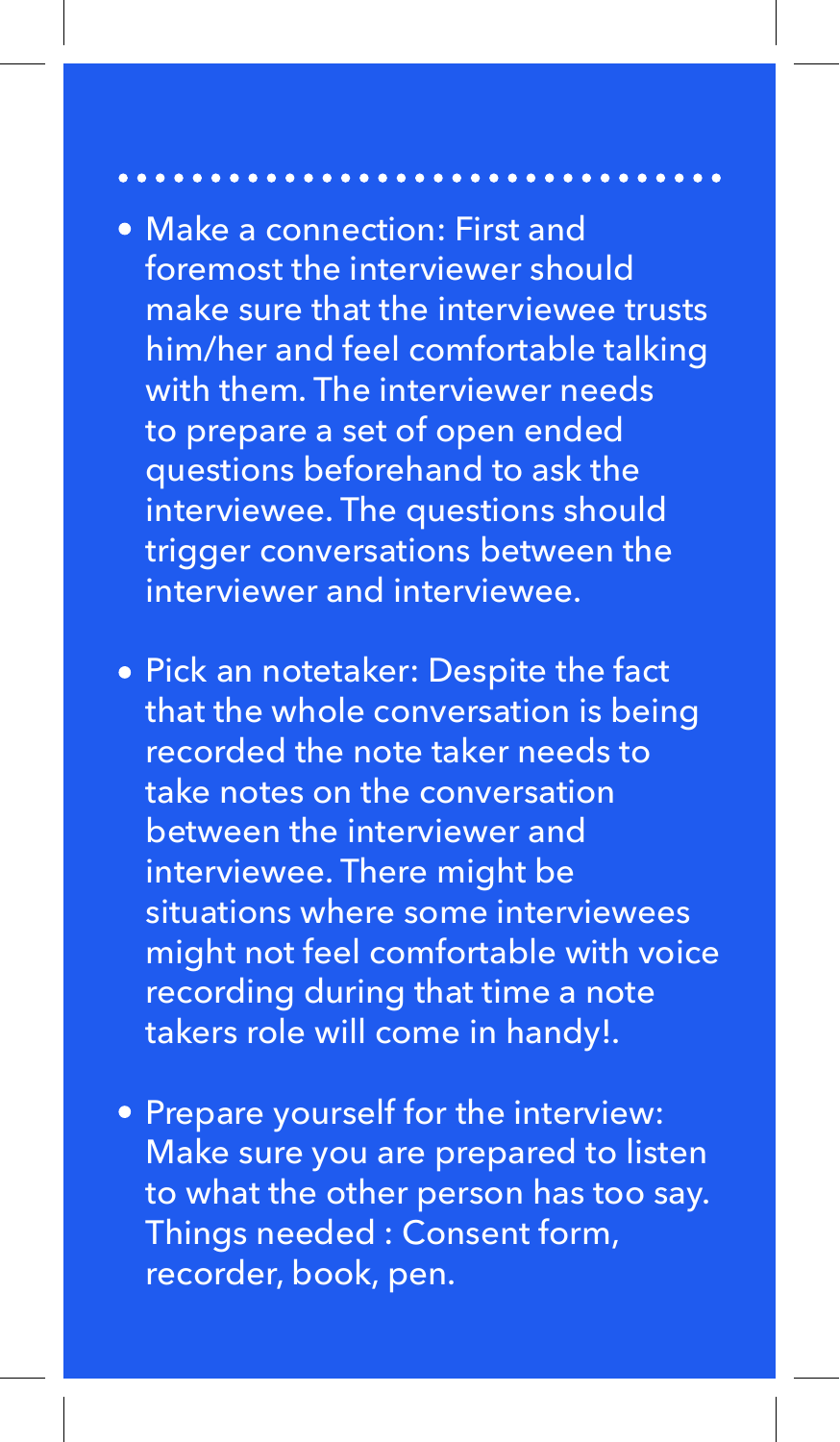- Get their consent : Before you start the interview make sure you get the interviewees permission to proceed with the interview and for using their information to represent a part community's voice.
- Interview: Depending on the person's availability, pick a date for interview. It is important that you allow the person whom you are interviewing to trust you and open up.
- **Editing: Once the interview is** done go through the recordings and highlight the points which stood. From the highlighted list of quotes pick the quote which would spread awareness, talks about the community's history, reflects emotion, etc.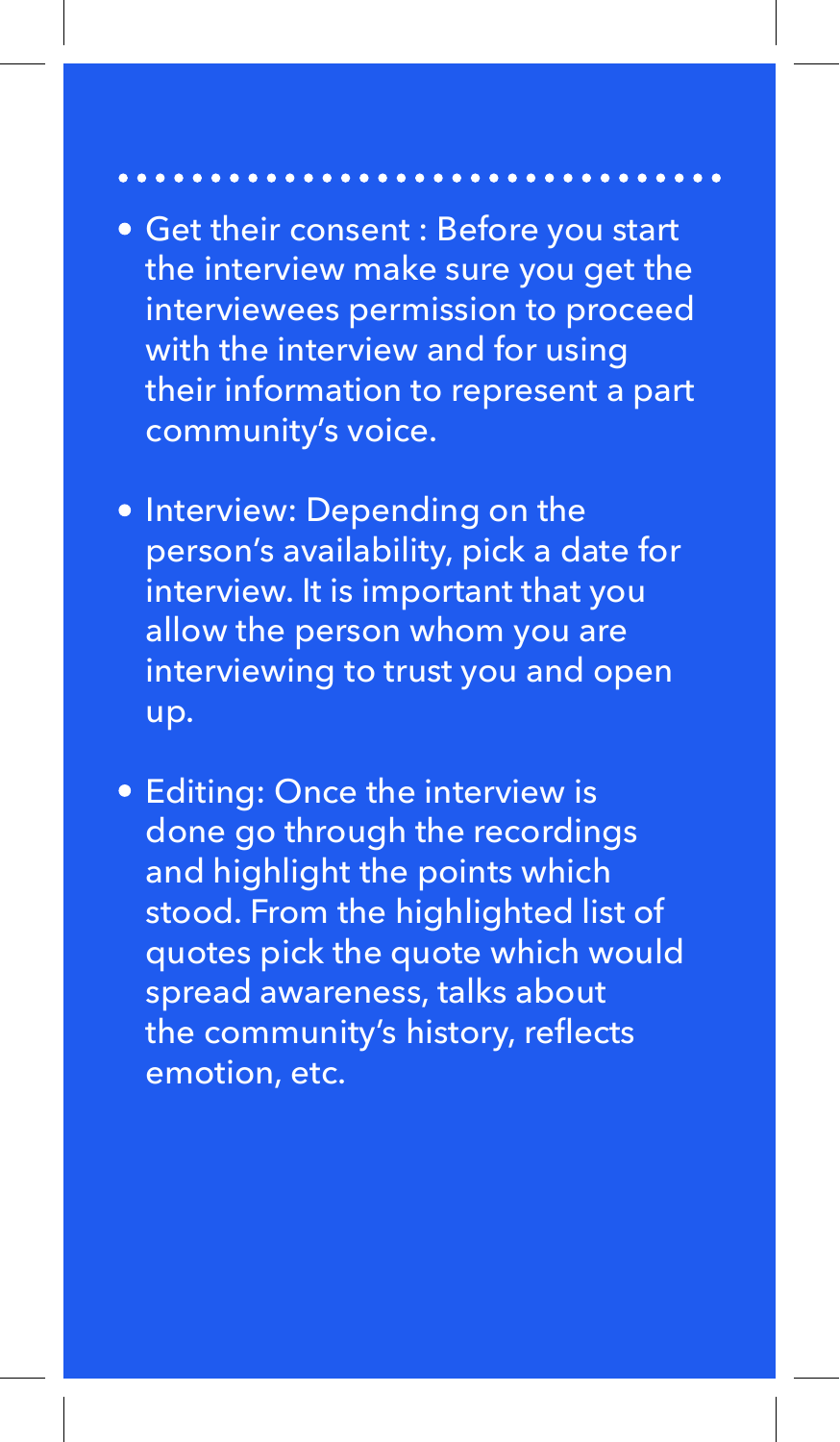- Implementation: Now is when the artists role come into play. The artist needs to draw an image of the interviewee and write the selected quote of the interviewee. The template for the Community voice board is shown below and the artist needs to follow that.
- Placement of the boards: Once the voice bards are done, the members involved in the implementation of this project need to decide on the places where these boards need to be put-up.

### **Get to know your neighbors!**





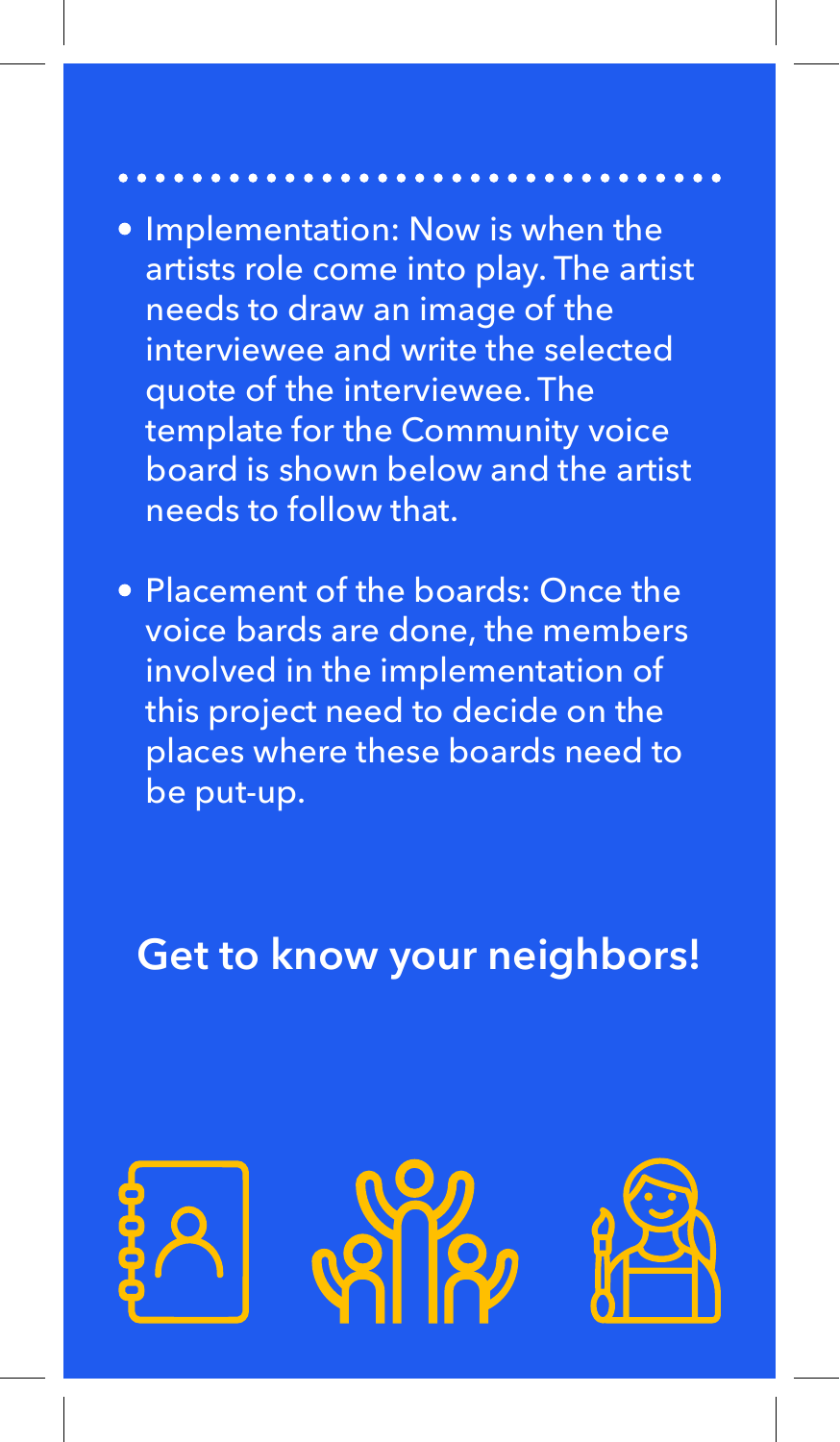# **W T contact the people?**

The idea is to help the new generation or new individuals entering the neighborhood become more aware of the history of the neighborhood they now live in, so that the gap between older and younger generations of residents no longer exists. Thus you can try to get a mix of new and old generation people who will be willing to contribute for the betterment of the community.





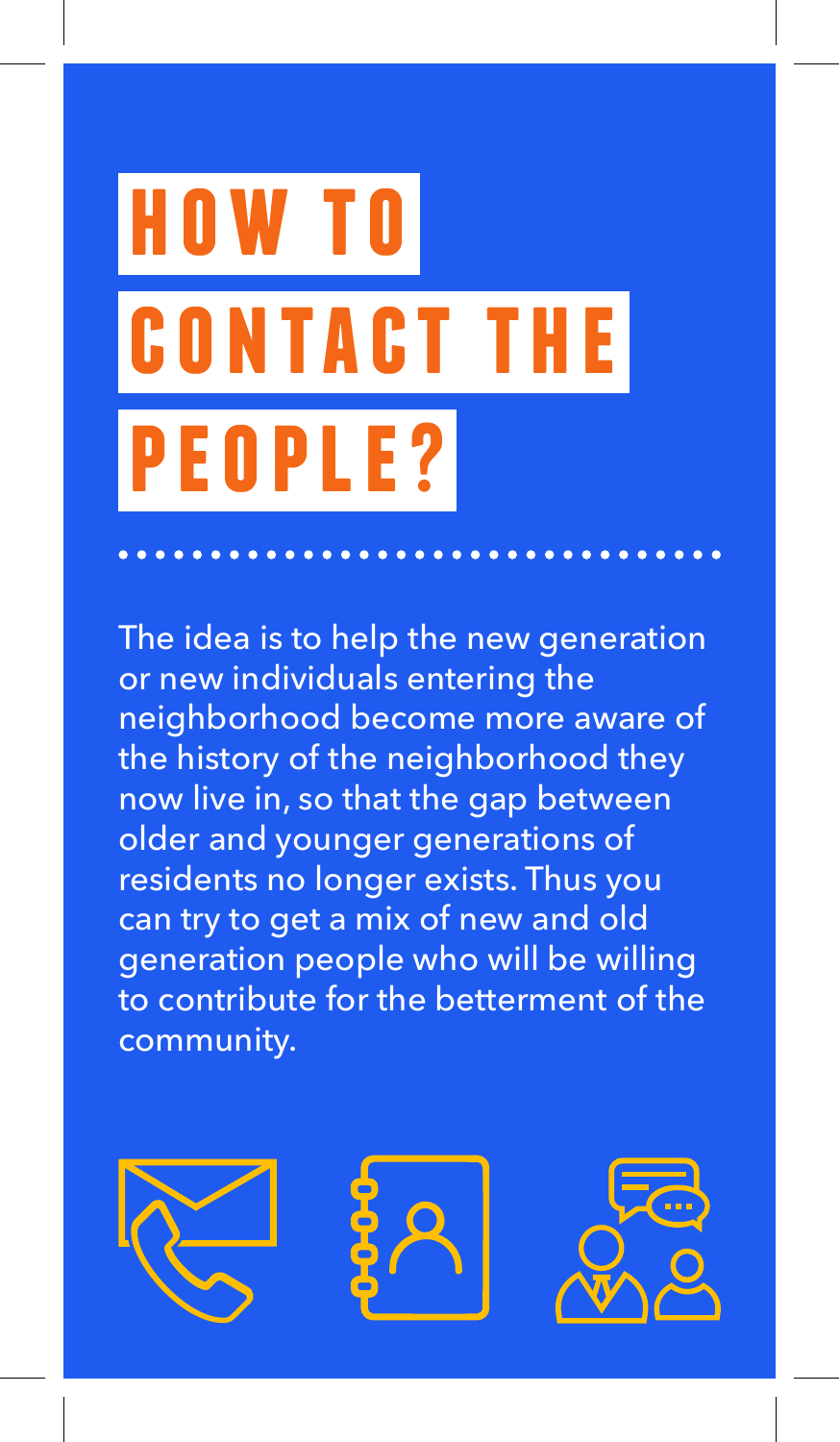## **why build a pop-up park?**

- Create awareness about community members.
- Build stronger sense of trust and interconnectedness.
- Strengthen community connections and builds a sense of identity.
- Improves security.
- Encourage residents, and community organizations to use their streets for creative placemaking and demonstration projects.





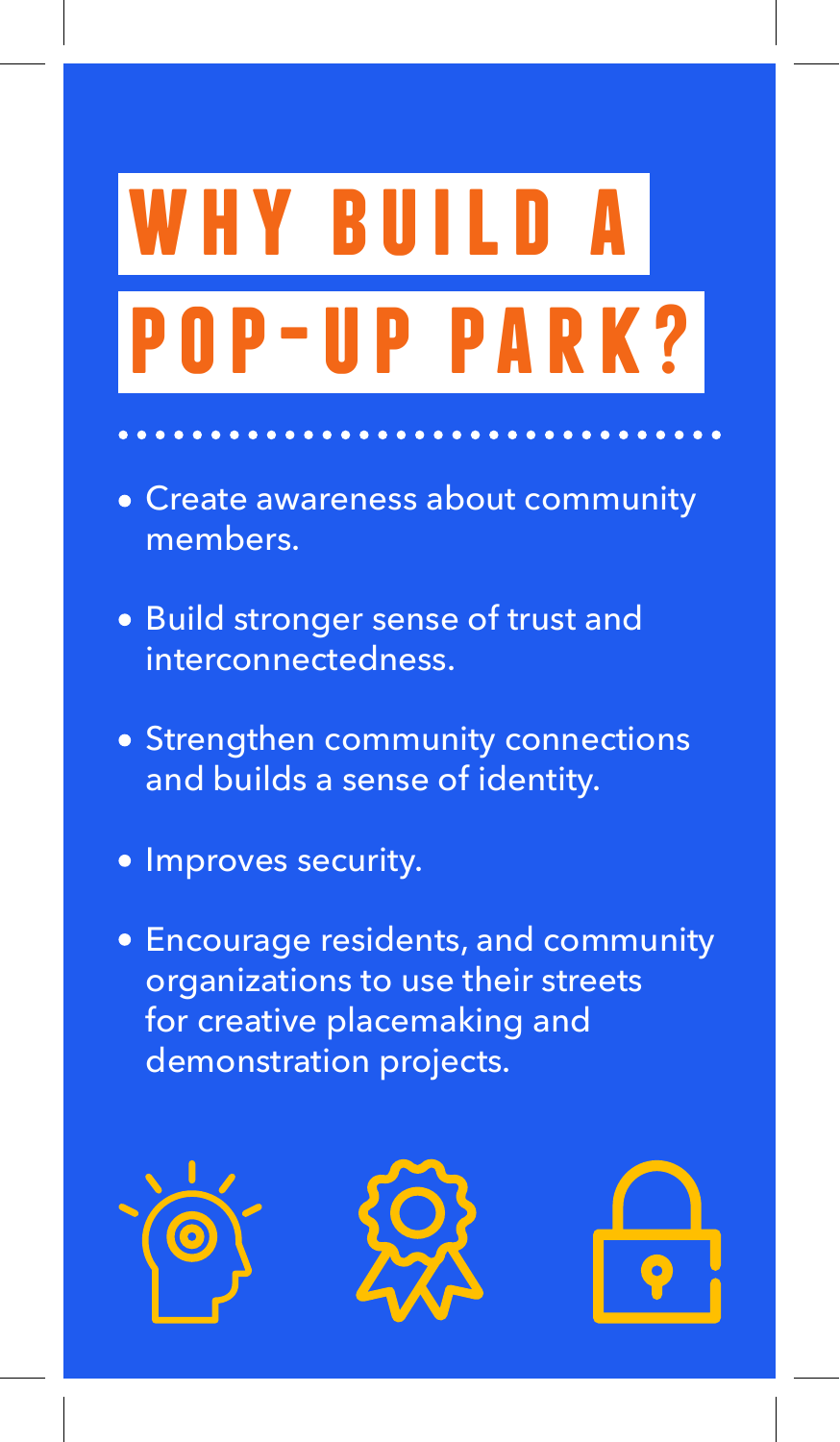# **for more information & inspiration:**

- People and community boards: ttps://www.nationalvoices.org.uk/ our-work/people-and-communitiesboard
- **A** voice for volunteer community based boards: http://boardvoice.ca/public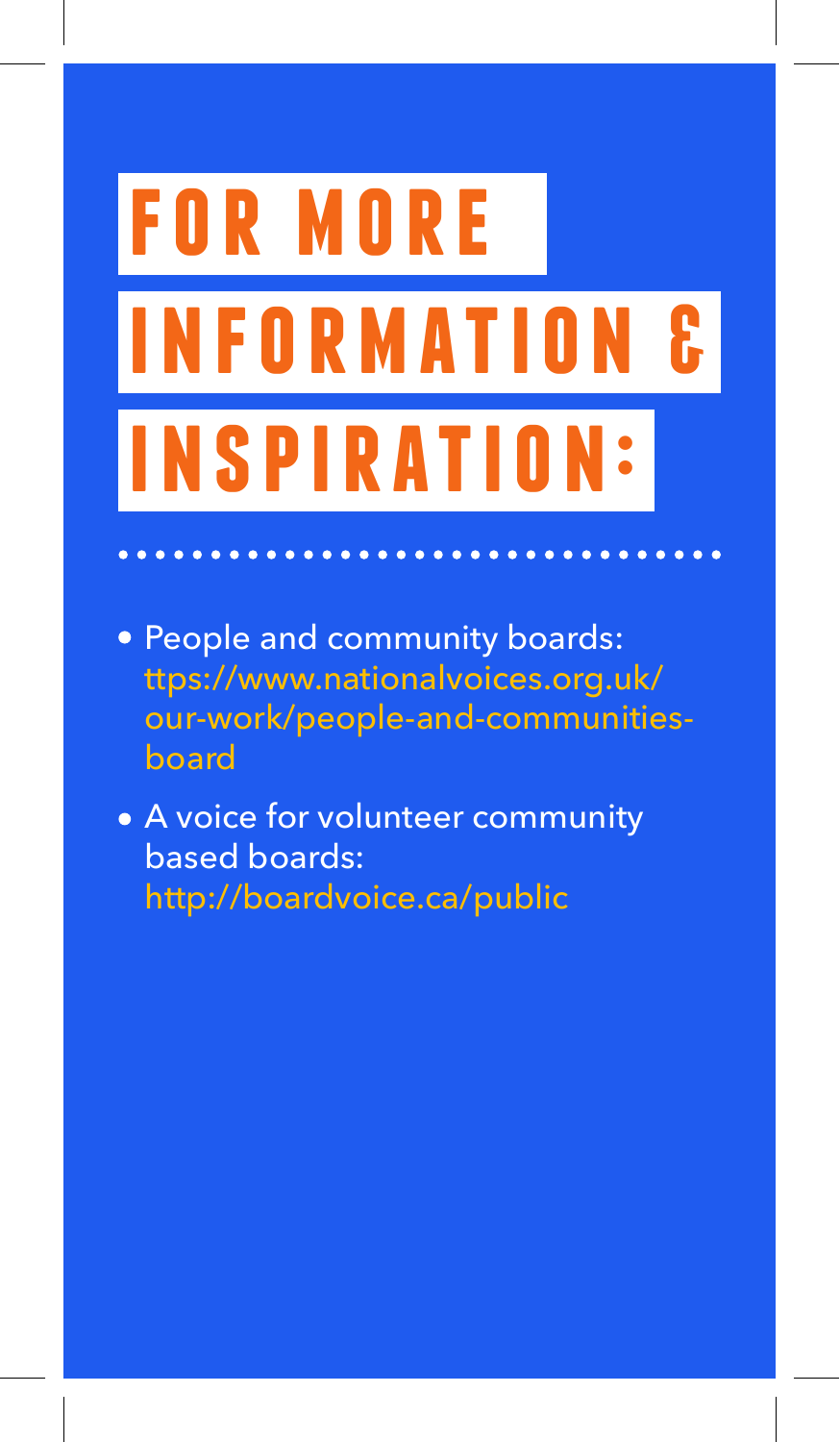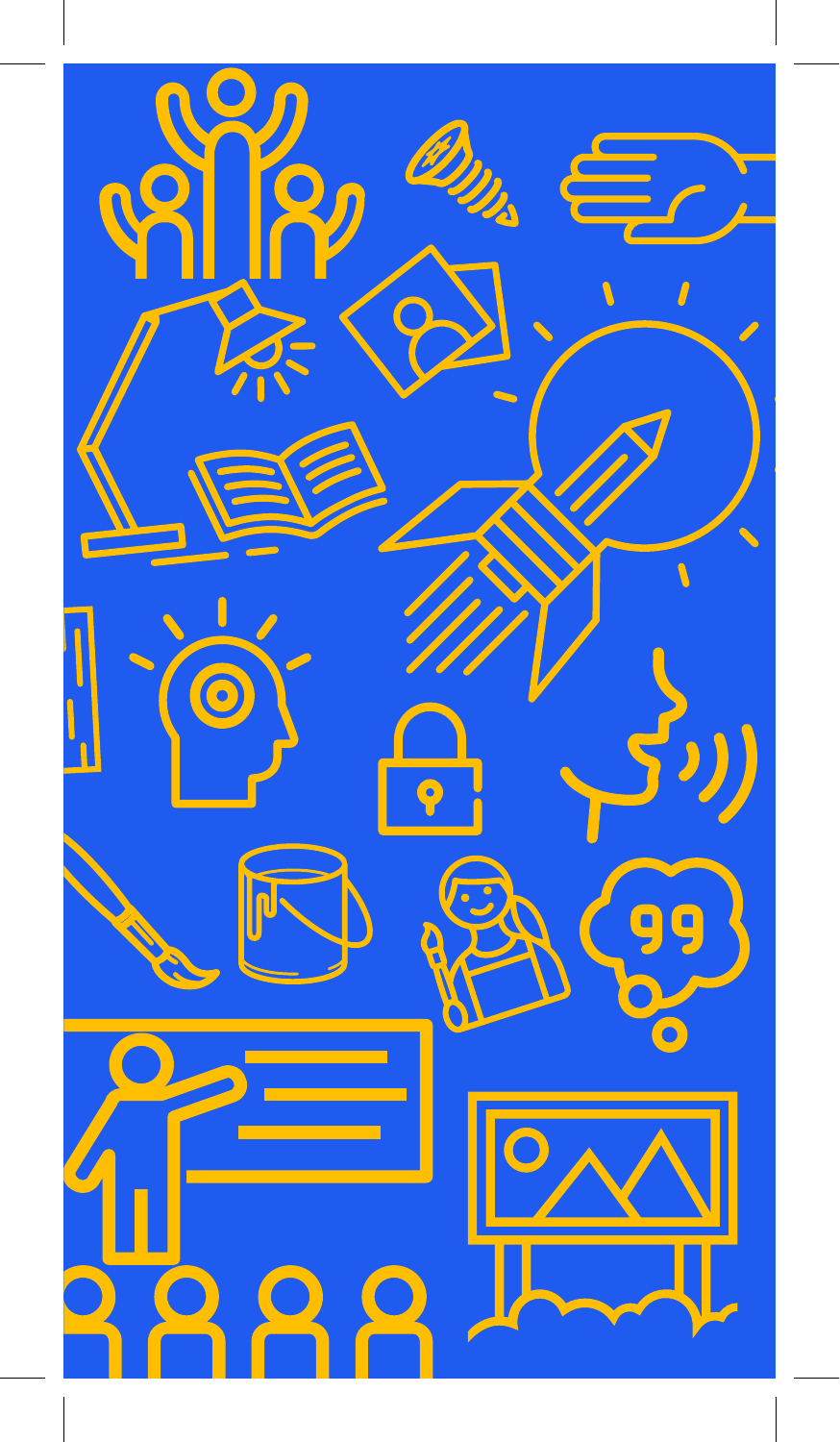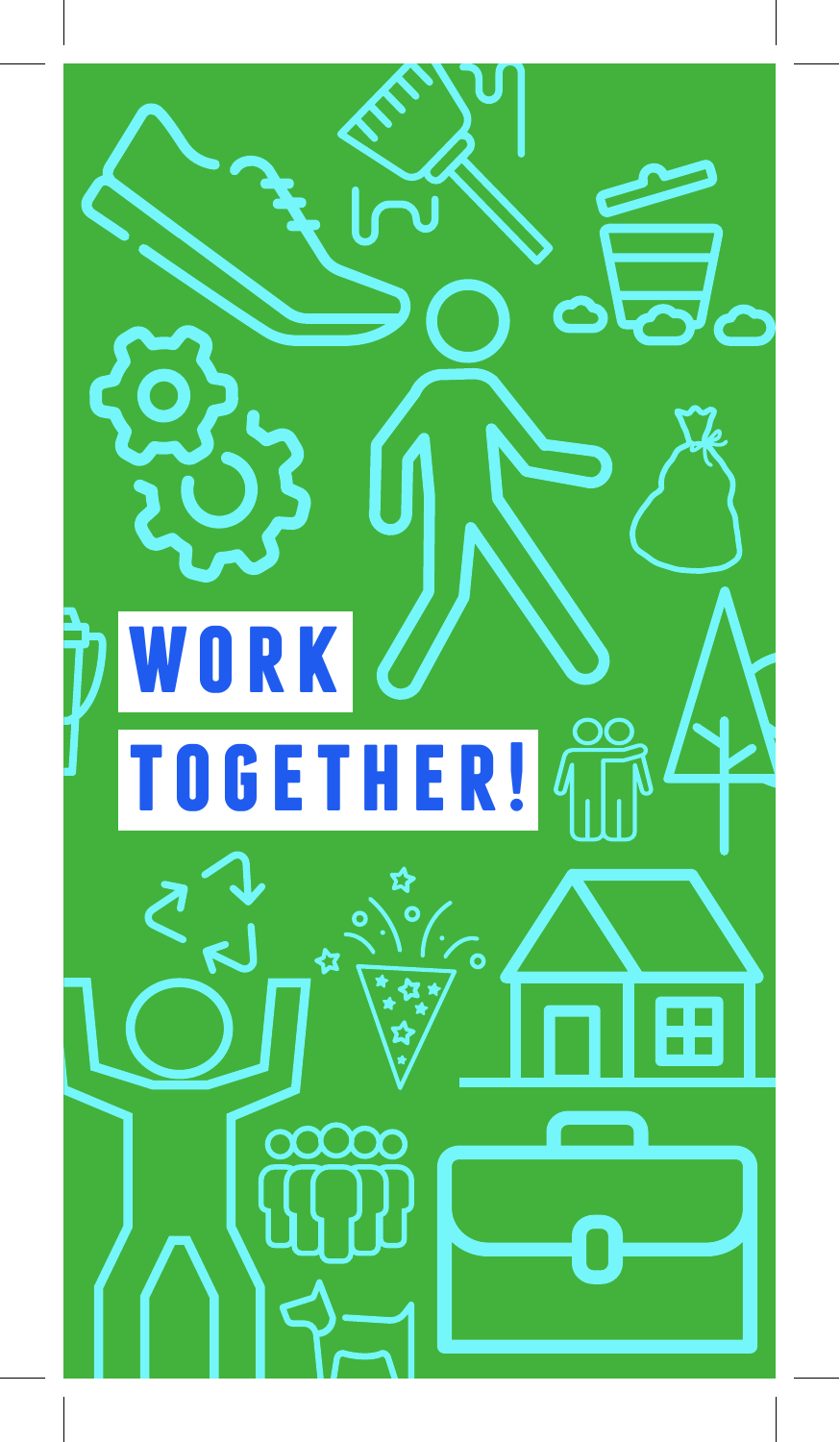### **a n results activity that can have instant for your child and community.**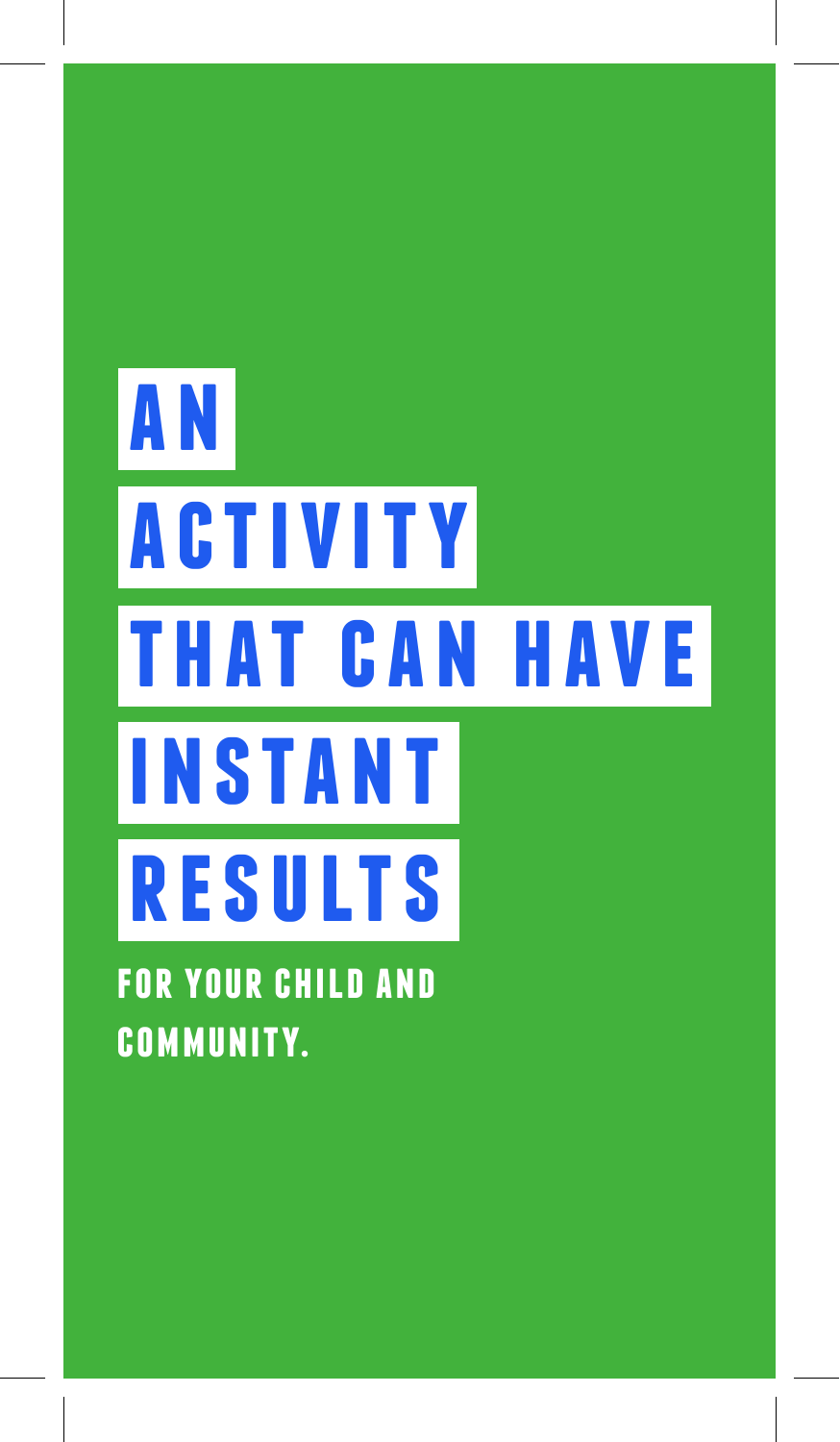## **what is a neighborhood cleanup?**

A neighborhood cleanup is a gathering of two or more individuals with the common goal of collect and sometimes document the trash in a determined area. This initiative is being done in many cities as a way to increase volunteer work and to create a greater sense of community.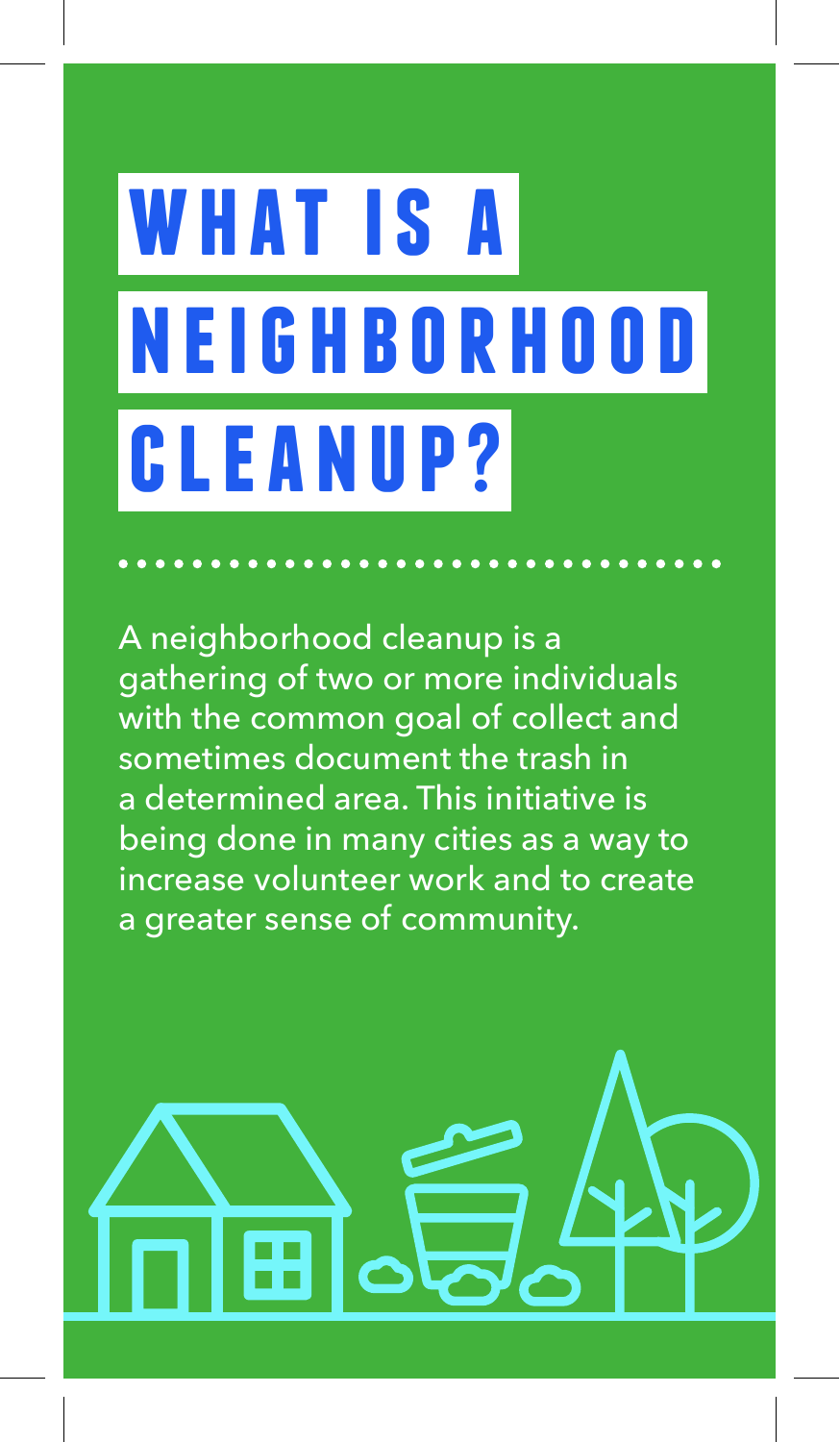## **what supplies are needed?**

Materials:

Grabbers: (\$9-\$15- Walmart, Home Depot).

Sacks: Coffee sacks make great containers for trash. Check Perc Coffee or any coffee shop.

Additional containers: Using a grocery bag for items such as cigarette butts may come in handy. Buckets are also an option. Bring extra containers just in case.

Incentive/game: Animal masks (\$1-\$5- Michaels, Party City).

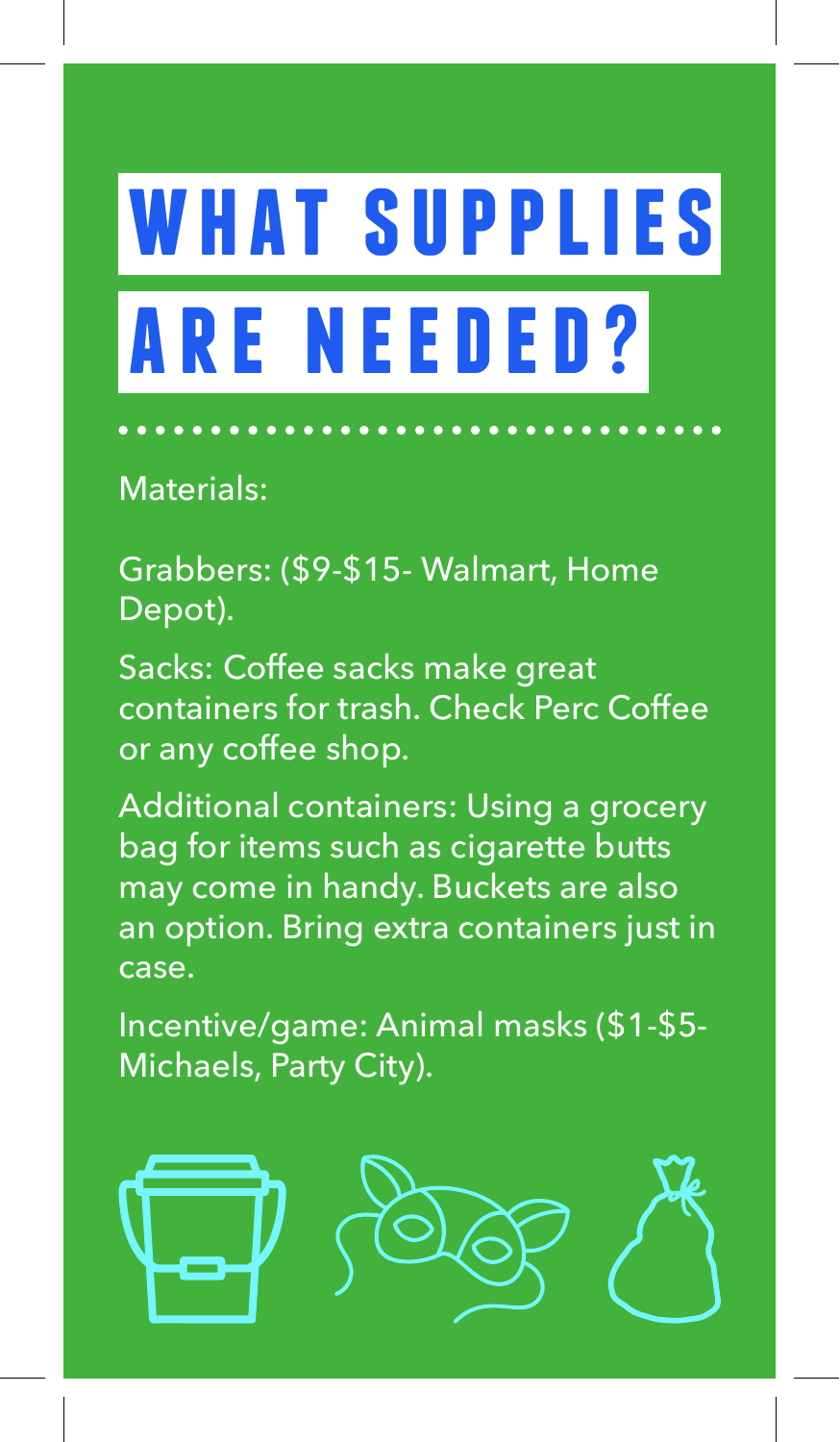## **how to set up a neighborhood cleanup?**

- Set a date: The date for the clean-up shouldn't interfere with other events that many people will attend. Make sure it is at an agreeable time for everyone (considering age groups, lifestyles etc.).
- Reach out for volunteers: Invite everybody to participate: Advertise the clean-up in advance so people can join.
- Get the community organized: It's important to have a project coordinator that directs the planning and execution. The project coordinator can assign responsibilities to volunteers.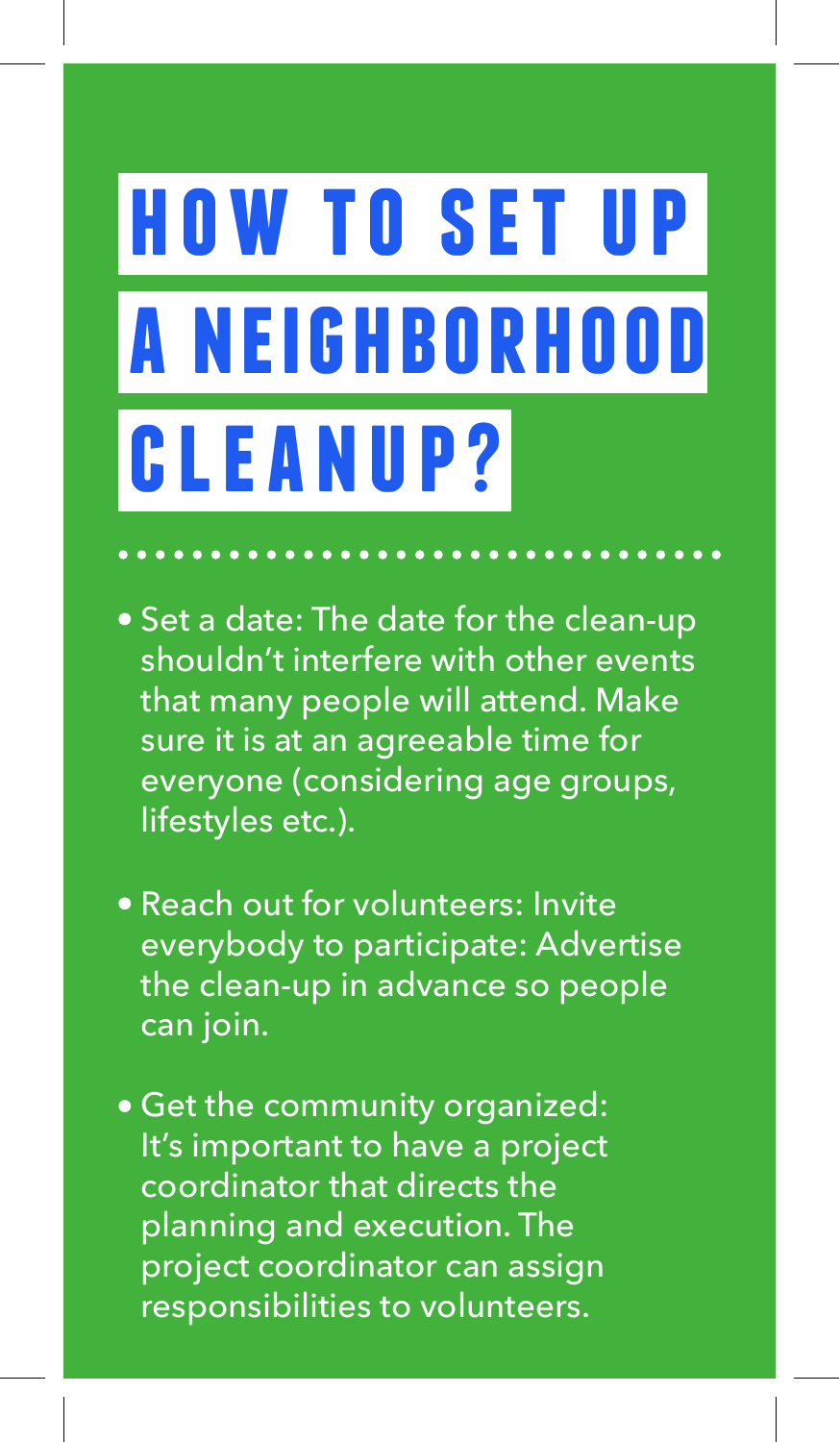- Get tools and supplies: Partner with organizations, people, and stores that can offer or lend the tools needed for the clean-up.
- Find incentives: Partner with local businesses and obtain gift cards, discounts etc. This can be a way to engage more people.
- Make it fun: Involve kids of different ages by conducting games or challenges during the clean up.
- Document and add a social media component: Taking before, during, and after photos can help visualize what has been done. Sharing it in social media is important to reach out and engage future participants.
- Make sure trash is being well separated after being collected: In the sub-committees there can be a person in charge of the trash disposal to ensure it has been identified properly and deposited.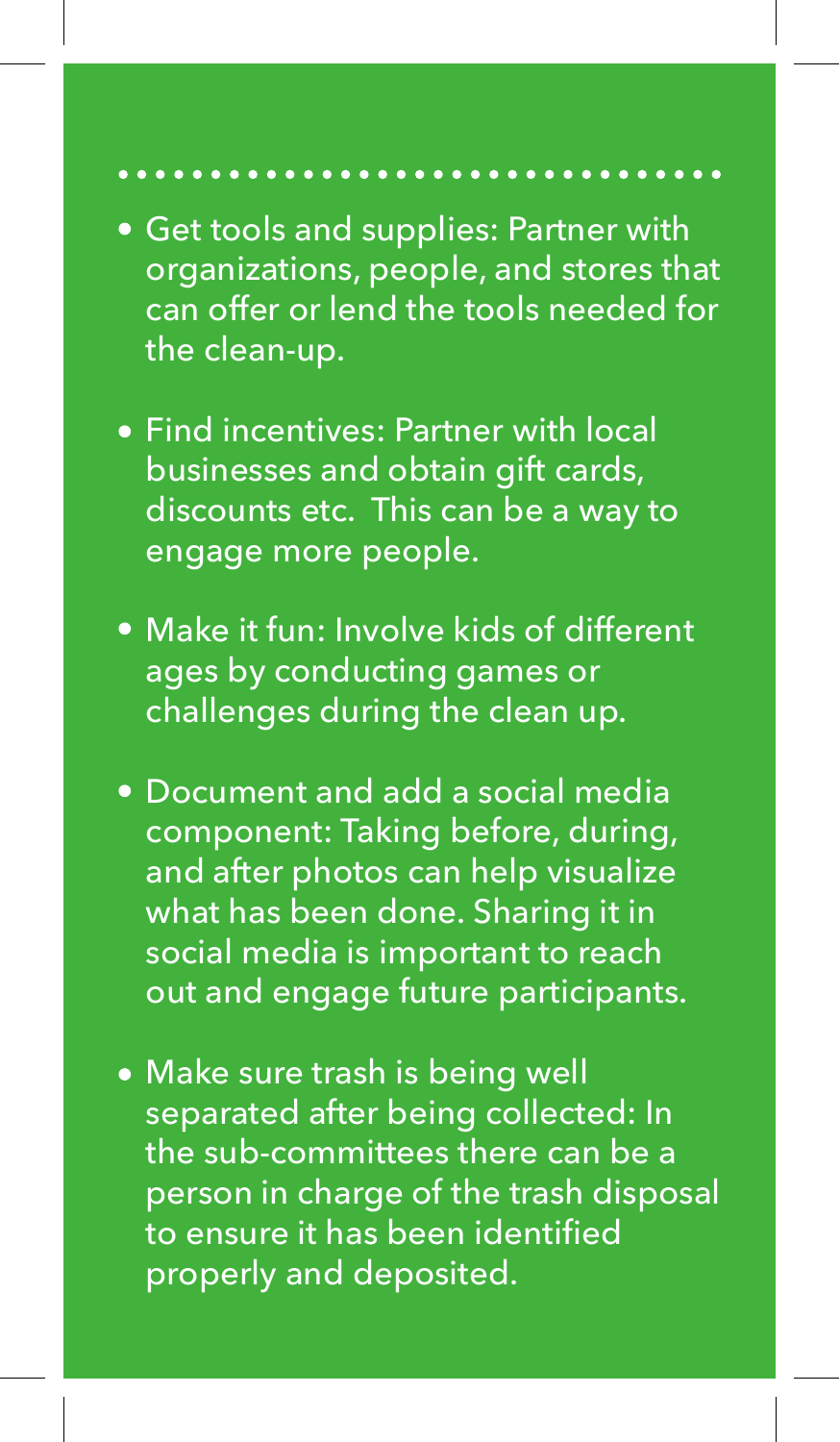• Have a gathering after the cleanup: By having the group celebrate their success together and providing refreshments after the clean-up it can be an enjoyable way of closing a neighborhood clean-up.

### **Engage the community while making it look nice!**





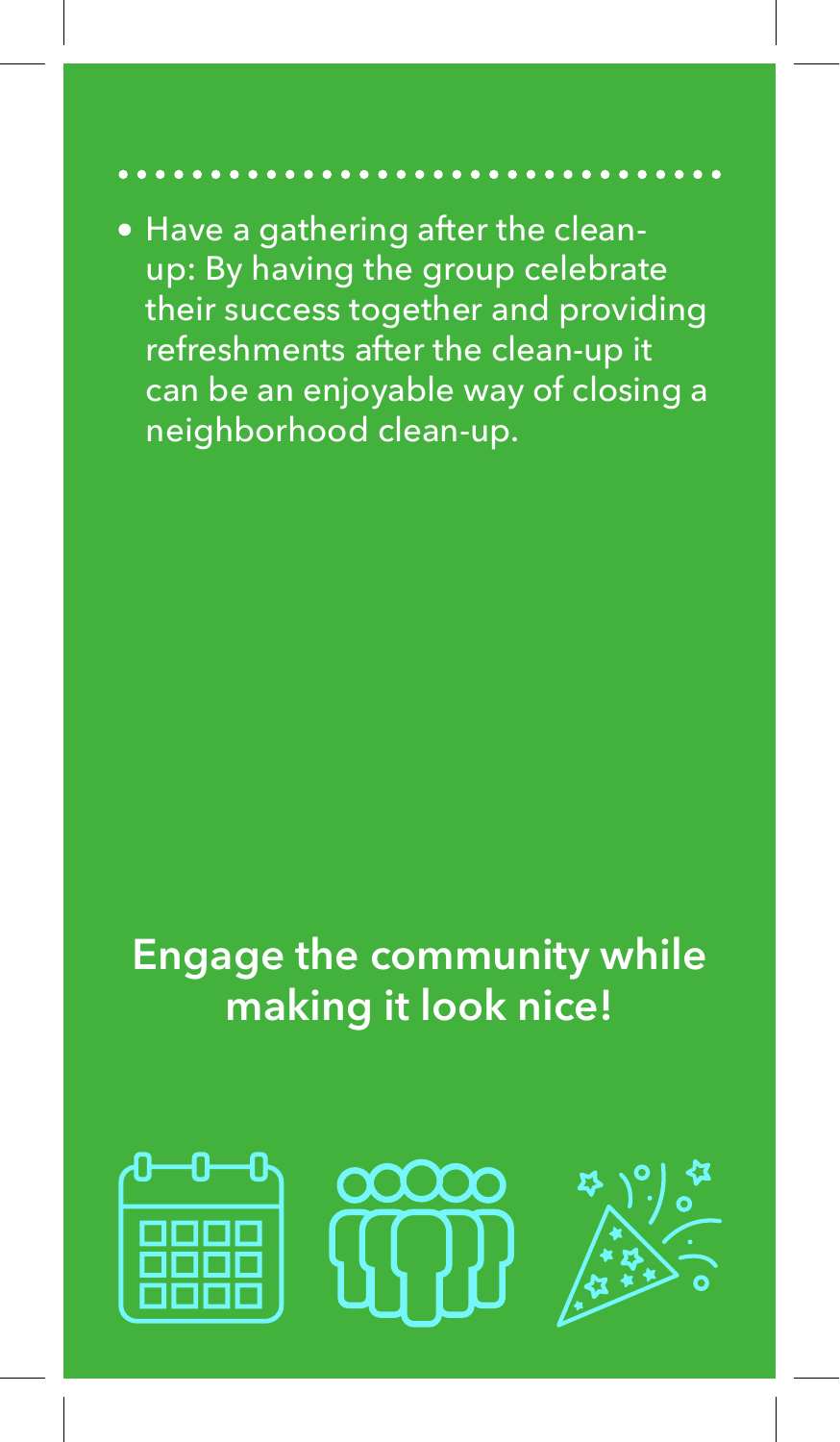# **tips: individual**

**5 tips you can do to help your communities**

- Pick up your own trash. Set a goal for yourself to take trash every day not piling up.
- Take care of your own grass and entrance.
- Pick after your dog.
- Teach children the importance of dividing the trash.
- Get to know your neighbors, look out for each other

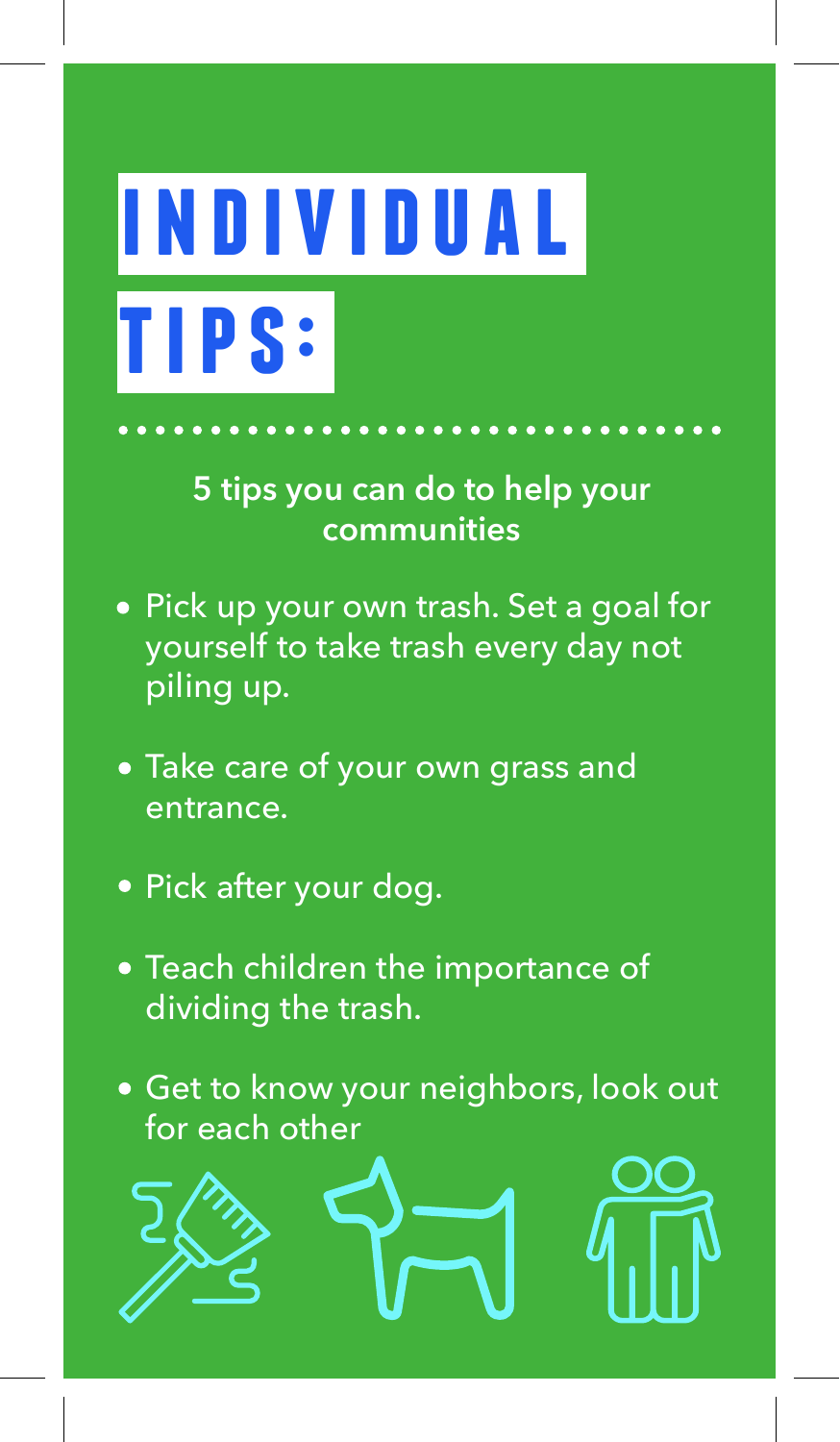# **o v e r a l l tips:**

- **Spread the word: Advertising** the clean-up in advance is fundamental for people to attend and be engaged. A community outreach team can be in charge of posting the event and spreading it across social media, local shops, and other places where the community might see it.
- . There could be different types of clean-ups: If the group can be divided into teams and each assigned a type of trash: cigarette butts, plastics, cans, random objects, paper and cardboard, compostable items etc. it will be a more organized way for everybody to pick up something. There could even be a specific clean-up for grass and leaves.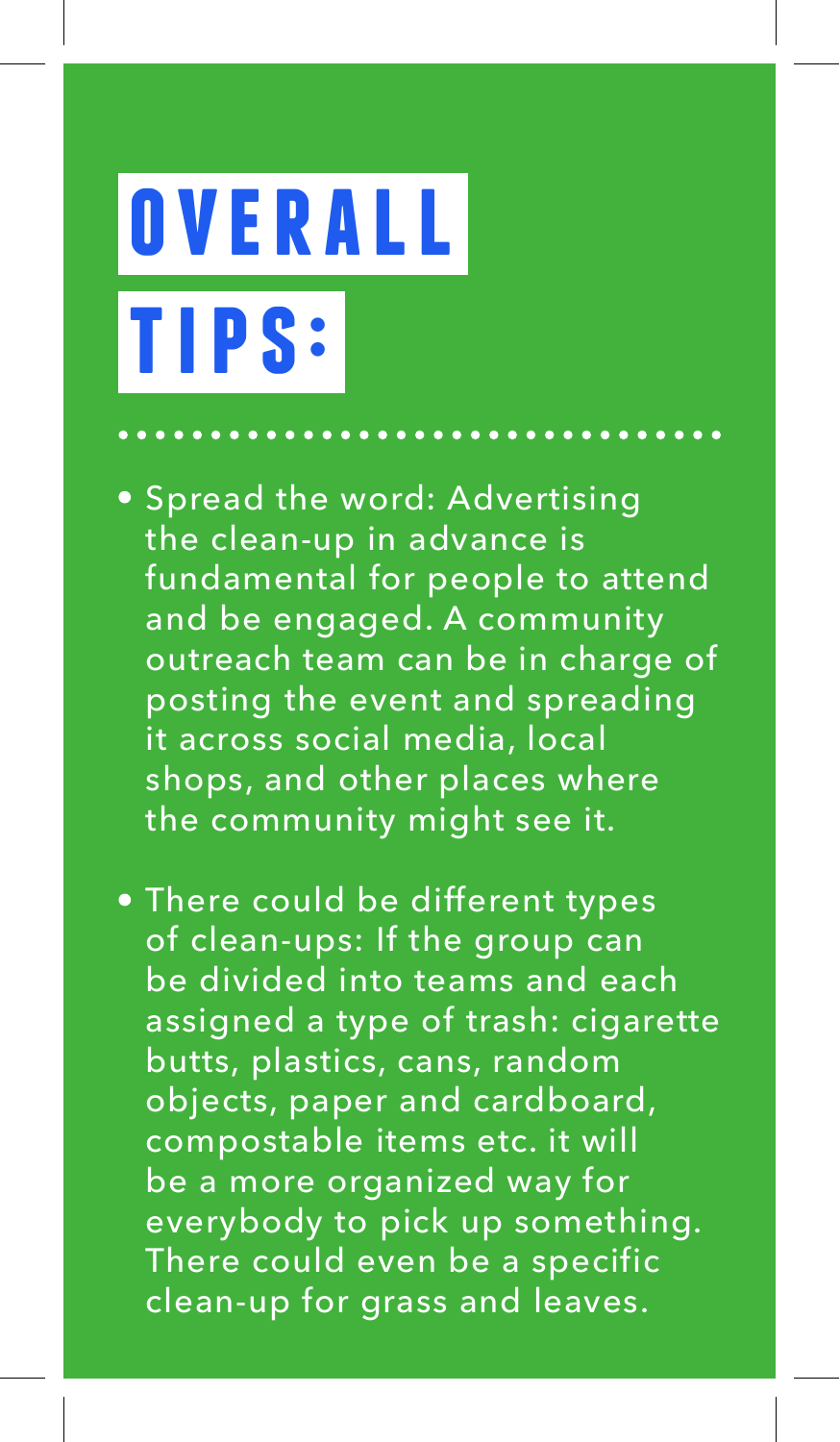- Stay informed and keep an eye on the city's plans and activities.
- People get curious when they see big groups around cleaning the streets. Some people picked from their windows and cars, others asked what we were doing when we passed by. Share the energy and invite them to be part of the next clean up.

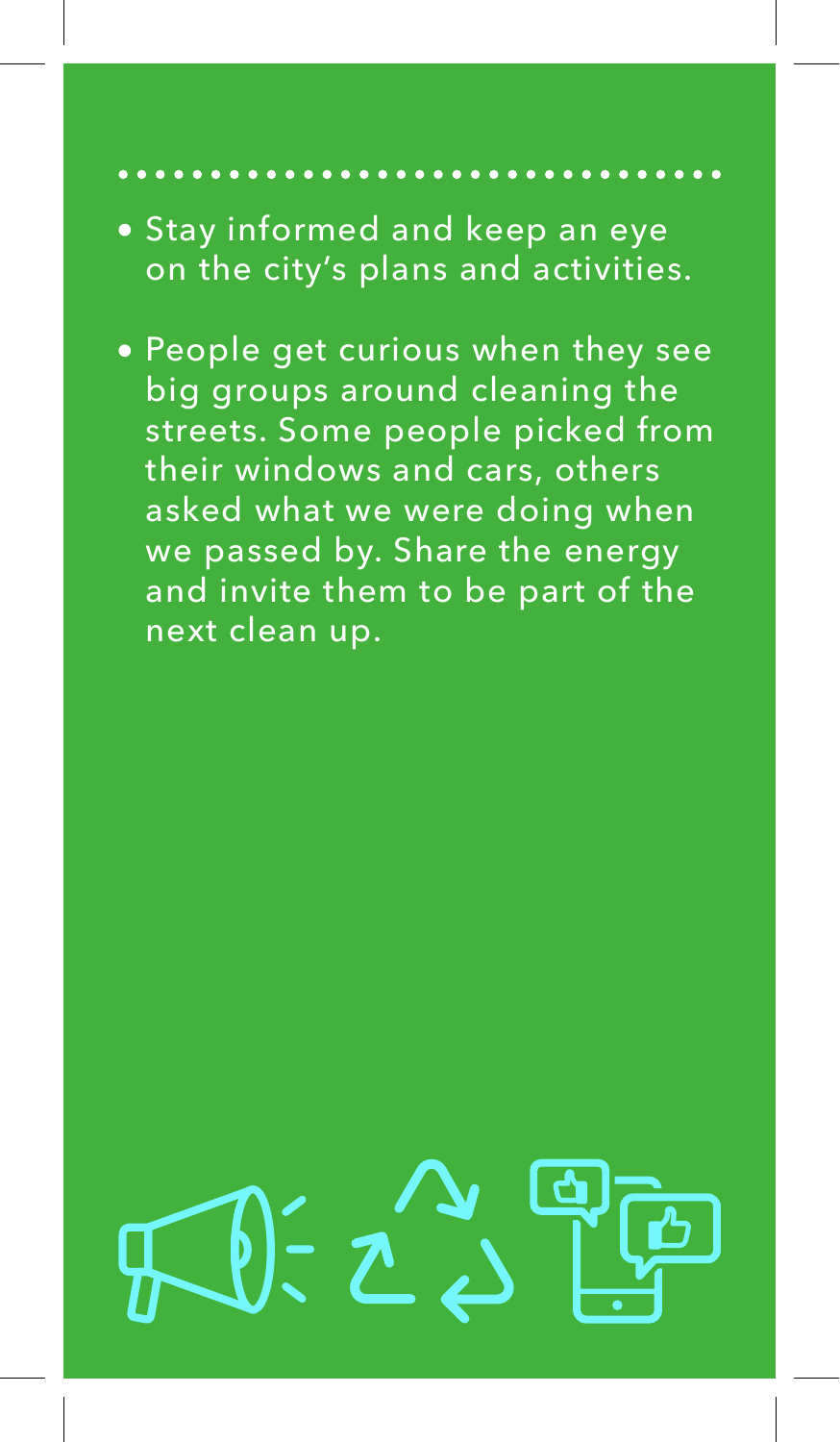# **for more information & inspiration:**

### For Kids:

https://www.itsybitsyfun.com/freeprintable-masks.html

http://www.mykidsadventures.com/ cleanup-scavenger-hunt

### DIY:

https://oceanconservancy.org/trash-freeseas/international-coastal-cleanup/starta-cleanup/do-it-yourself-cleanup-kit

http://www.grassrootsgrantmakers.org/ wp-content/uploads/Neighborhood\_ Cleanup.pdf

### Social Media:

https://www.kab.org/sites/default/ files/program-resources/2018\_ CLEANYOURBLOCKPARTY\_ SOCIALMEDIA\_TIPSHEET.pdf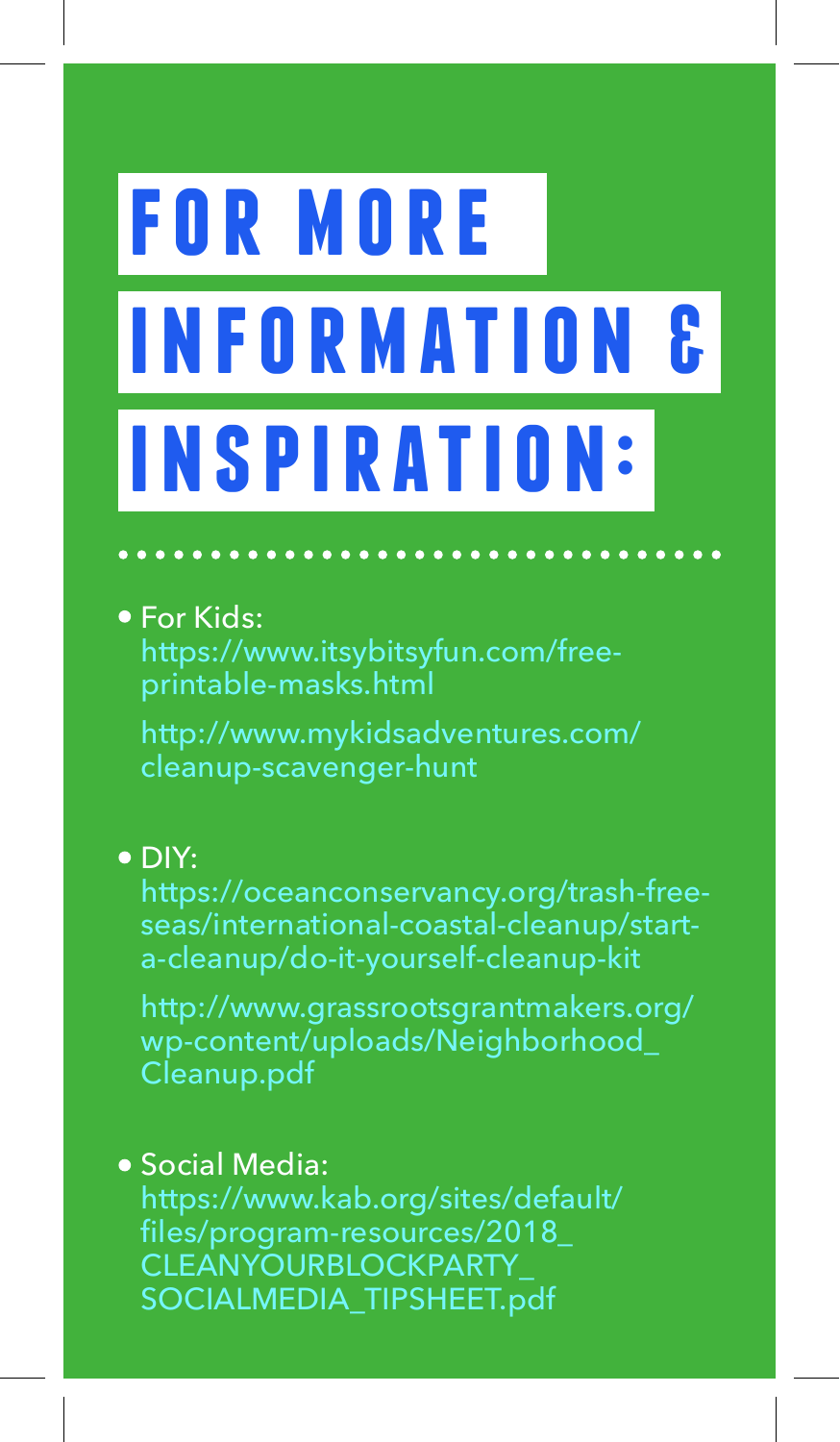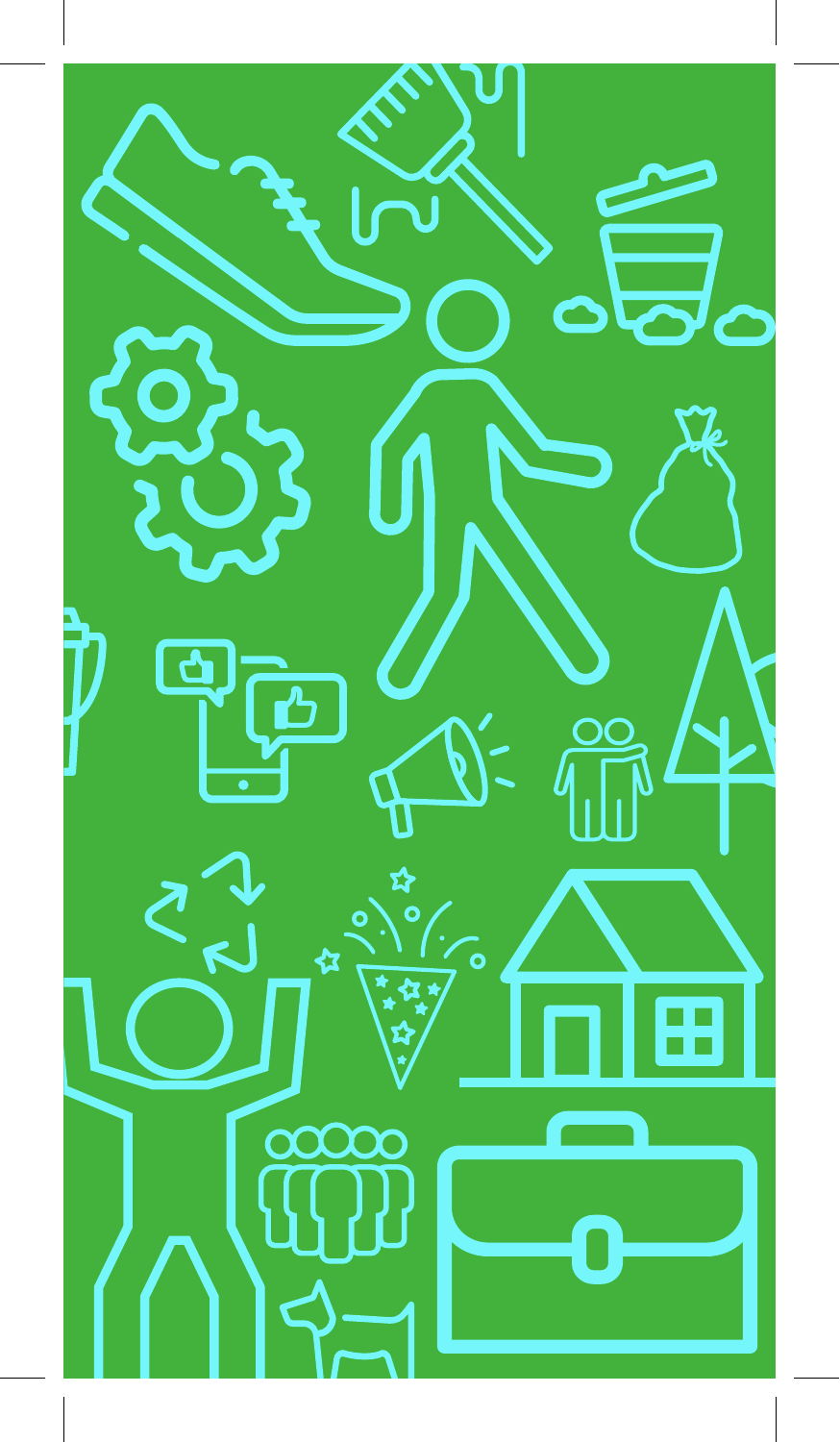## **for more resources & contacts:**

- Keep Savannah Beautiful: http://www.keepsavannahclean.com/ keep-savannah-beautiful
- Great Savannah Clean-Up: http://www.savannahga.gov/cleanup

Contact: Carliss Bates- 912.651.6703 cbates@savannahga.gov

**• Sanitation Services Guide:** http://www.savannahga.gov/ DocumentCenter/View/13911/Sanitation-Brochure\_2018

> Contact: Sanitation- 912.651.6703

**• City of Savannah Community Outreach:** 

Contact: Katherine Milcarek kmilcarek@savannahga.gov